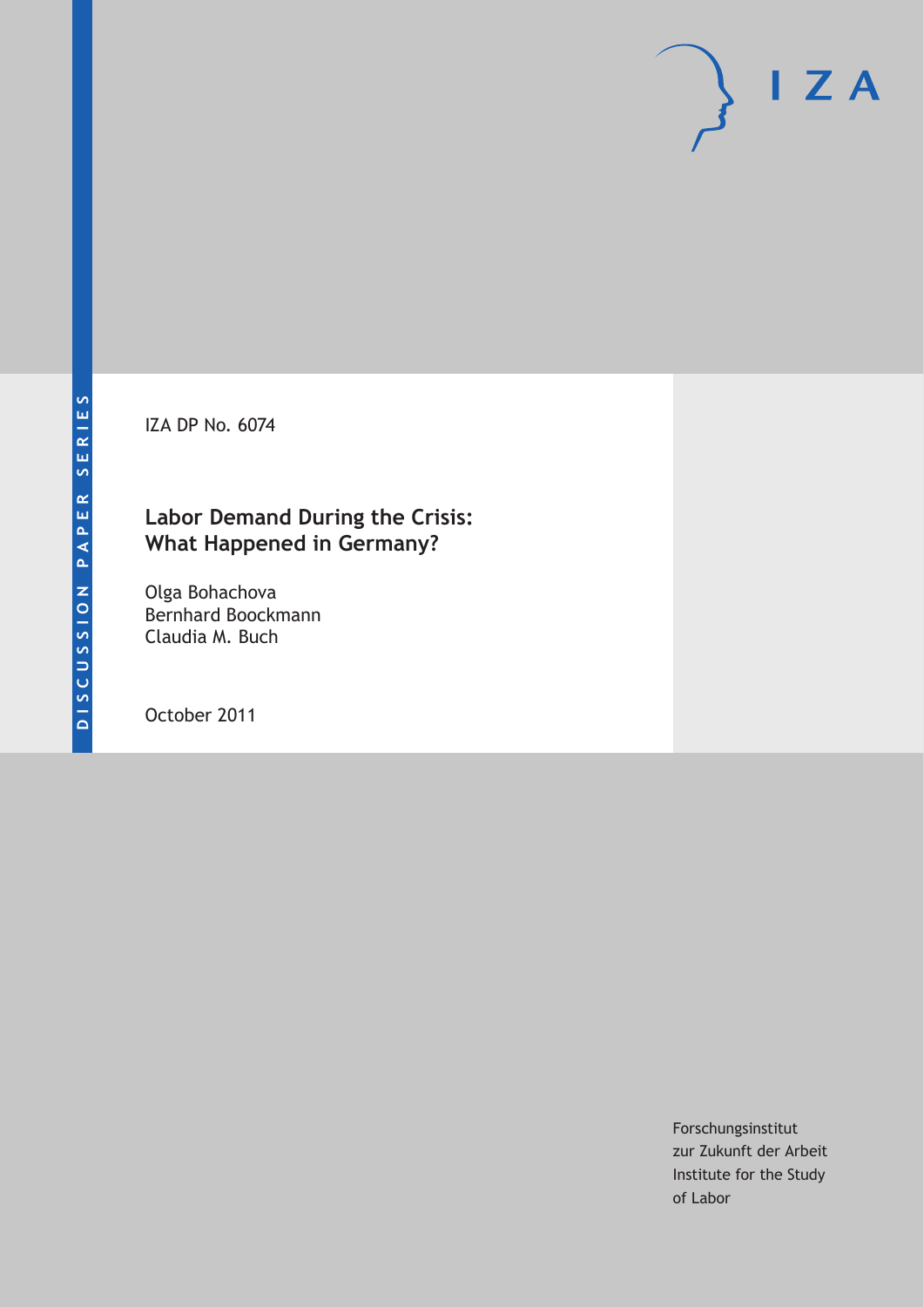# **Labor Demand During the Crisis: What Happened in Germany?**

#### **Olga Bohachova**  *IAW*

# **Bernhard Boockmann**

*IAW, University of Tübingen and IZA* 

# **Claudia M. Buch**

*University of Tübingen, IAW and CESifo* 

Discussion Paper No. 6074 October 2011

IZA

P.O. Box 7240 53072 Bonn **Germany** 

Phone: +49-228-3894-0 Fax: +49-228-3894-180 E-mail: [iza@iza.org](mailto:iza@iza.org)

Any opinions expressed here are those of the author(s) and not those of IZA. Research published in this series may include views on policy, but the institute itself takes no institutional policy positions.

The Institute for the Study of Labor (IZA) in Bonn is a local and virtual international research center and a place of communication between science, politics and business. IZA is an independent nonprofit organization supported by Deutsche Post Foundation. The center is associated with the University of Bonn and offers a stimulating research environment through its international network, workshops and conferences, data service, project support, research visits and doctoral program. IZA engages in (i) original and internationally competitive research in all fields of labor economics, (ii) development of policy concepts, and (iii) dissemination of research results and concepts to the interested public.

IZA Discussion Papers often represent preliminary work and are circulated to encourage discussion. Citation of such a paper should account for its provisional character. A revised version may be available directly from the author.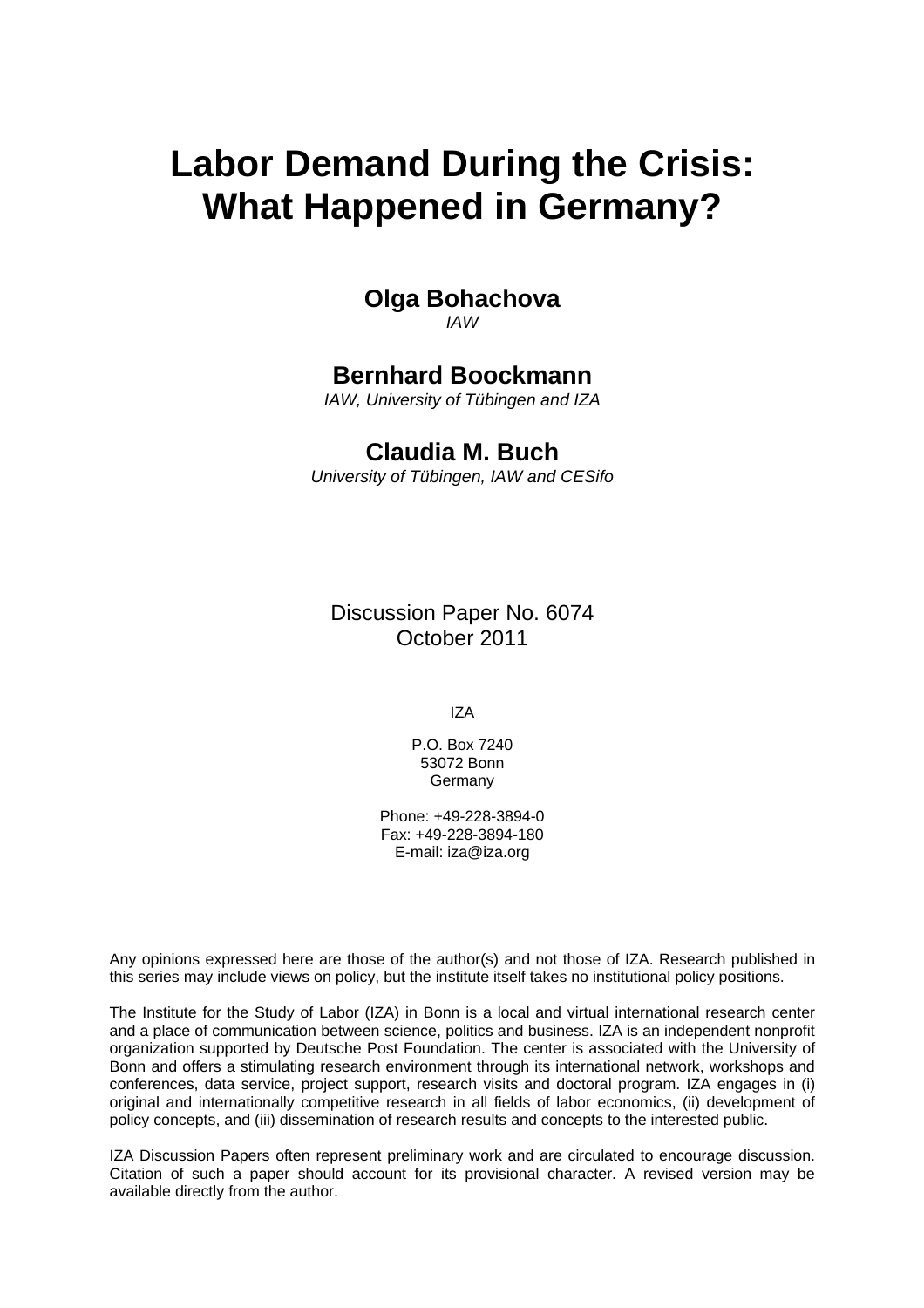IZA Discussion Paper No. 6074 October 2011

# **ABSTRACT**

# **Labor Demand During the Crisis: What Happened in Germany[?\\*](#page-2-0)**

In Germany, the employment response to the post-2007 crisis has been muted compared to other industrialized countries. Despite a large drop in output, employment has hardly changed. In this paper, we analyze the determinants of German firms' labor demand during the crisis using a firm-level panel dataset. Our analysis proceeds in two steps. First, we estimate a dynamic labor demand function for the years 2000-2009 accounting for the degree of working time flexibility and the presence of works councils. Second, on the basis of these estimates, we use the difference between predicted and actual employment as a measure of labor hoarding as the dependent variable in a cross-sectional regression for 2009. Apart from total labor hoarding, we also look at the determinants of subsidized labor hoarding through short-time work. The structural characteristics of firms using these channels of adjustment differ. Product market competition has a negative impact on total labor hoarding but a positive effect on the use of short-time work. Firm covered by collective agreements hoard less labor overall; firms without financial frictions use short-time work less intensively.

JEL Classification: J23, J68, G32

Keywords: labor demand, economic crisis, short-time work, financial frictions, labor market institutions, employment adjustment

Corresponding author:

 $\overline{a}$ 

Claudia Buch University of Tübingen Department of Economics and Social Sciences Mohlstrasse 36 72074 Tübingen Germany E-mail: [claudia.buch@uni-tuebingen.de](mailto:claudia.buch@uni-tuebingen.de) 

<span id="page-2-0"></span><sup>\*</sup> Olga Bochachova gratefully acknowledges funding under the EU's 7th Framework Programme SSH-2007-1.2.1 "Globalisation and its interaction with the European economy". Jan Behringer and Andreas Gerster provided highly valuable research assistance. Participants of the CESifo Conference on Employment and Social Protection in Munich (May 2011), and the EEA 2011 Conference in Oslo provided most helpful comments and suggestions. All errors and inconsistencies are solely our own responsibility.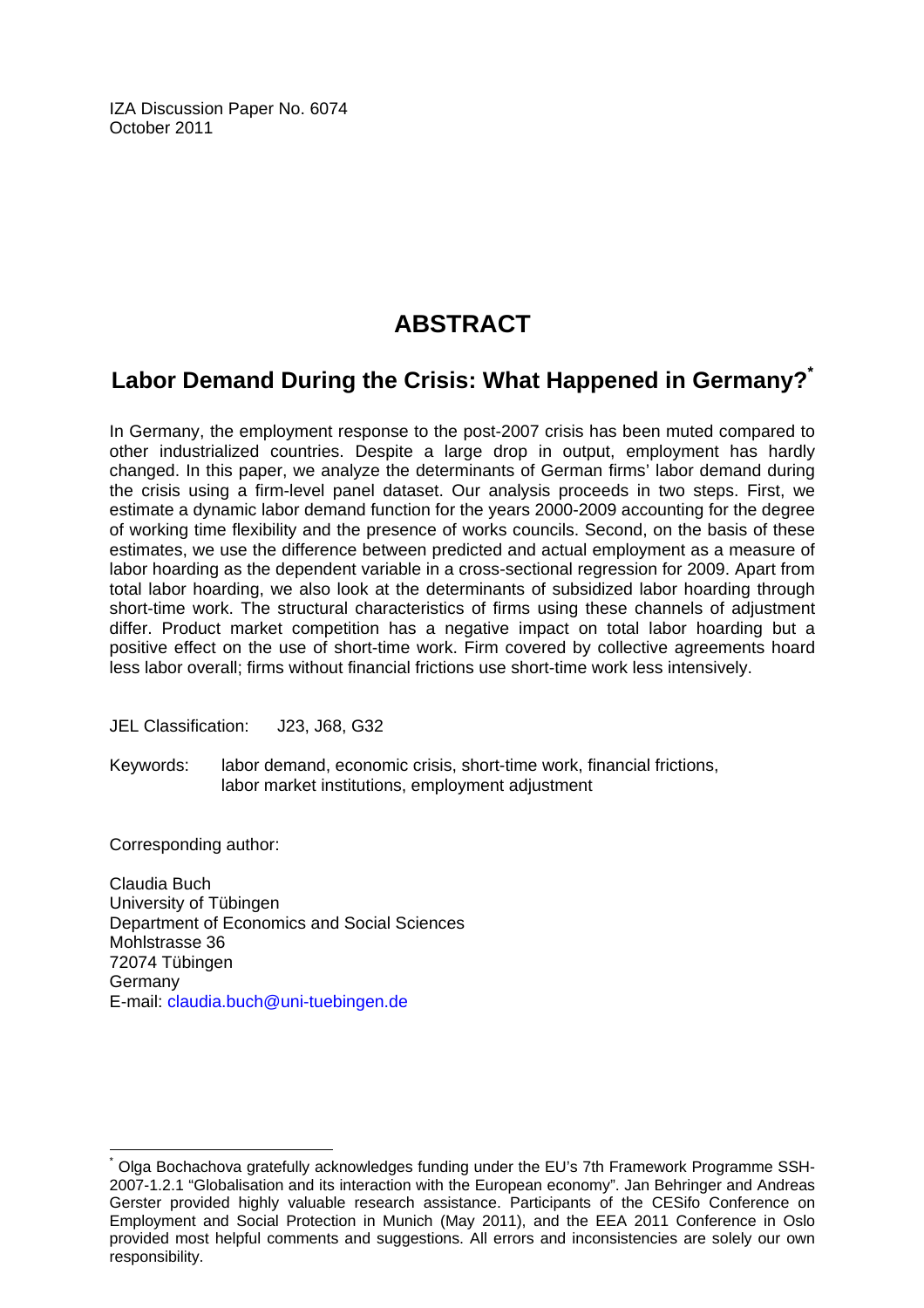# **1 Motivation**

<u>.</u>

Labor market developments following the post-2007 crisis have diverged across countries. In the U.S., unemployment rates more than doubled from 4.4% in December 2006 to 10.0% at the end of 2009.<sup>1</sup> In Germany, by contrast, unemployment was lower at the end of 2009 (8.7%) than at the end of 2006 (10.7%). These differences are in striking contrast to the different output responses. In 2009, output contracted much more in Germany (-5.0%) than in the U.S. (-2.4%) (IMF 2010). Also, the employment response has been muted compared to previous recessions in Germany (Burda and Hunt 2011).

What happened in Germany during the recent crisis? To answer this question, we use establishment-level panel data from the German IAB Establishment Panel, and we analyze firms' labor demand before and during the crisis. We use new data released in 2010 covering employment in a representative sample of establishments up to mid-2009 and thus including the peak of the crisis. The data contain information on various labor market institutions at the firm level, on financial frictions, and on competition intensity. These factors help explaining why only 38% of the firms in our sample reduced employment whereas, according to our panel estimates of the labor demand function, 61% of the firms were predicted to do so. The remaining firms hoarded labor, and we analyze which economic and institutional factors facilitated labor hoarding.

There are at least four possible explanations for Germany's robust labor market performance.

First, the government has intervened in the labor market by subsidizing labor hoarding through short-time work benefits (*Kurzarbeit*). These benefits provide a financial incentive to adjust to lower demand by reducing hours worked rather than cutting employment, and they allow firms to shift some of the costs of labor hoarding to the government. Labor hoarding is advantageous for firms if demand picks up following a recession: workers can quickly move back into employment, and firms do not loose qualified and experienced personnel. Short-time work has consequently been identified as one main reason for the relatively good employment performance of the German economy during and after the crisis (IMF 2010). At the same time, German firms also

<sup>1</sup> U.S. numbers are from the Bureau of Labor Statistics (BLS) (http://data.bls.gov/PDQ/servlet/Survey OutputServlet?data\_tool=latest\_numbers&series\_id=LNS14000000). German numbers are from the Federal Statistical Office (http://www.destatis.de/jetspeed/portal/cms/Sites/destatis/Internet/EN/ Content/Statistics/TimeSeries/EconomicIndicators/LabourMarket/Content75/arb210a.psml).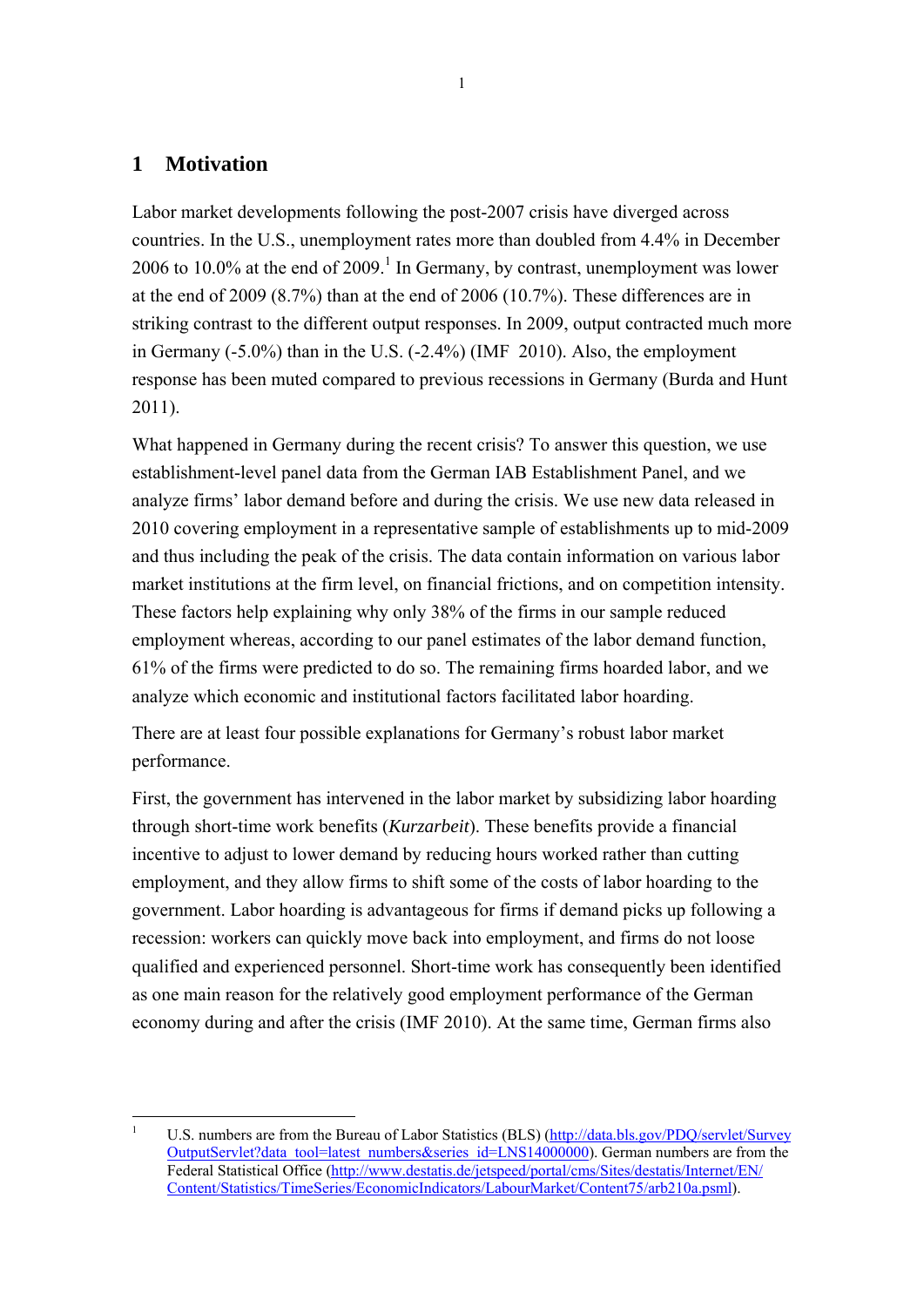engaged in unsubsidized labor hoarding by not adjusting labor input in line with the drop in demand.

The use of labor hoarding also depends on the financial situation of the firms prior to the recession. During the previous boom from 2005 to 2007, many companies have accumulated profits. Firms with sufficiently "deep pockets" could sustain employment at its previous levels even without help from the government budget. Consistent with this, we find that a high degree of competition in the product market is associated with subsidized labor hoarding through short-time work and less unsubsidized labor hoarding. Thus, short-time work accounts for stable employment in some parts of the economy, with unsubsidized hoarding prevails in other parts.

Second, several labor market institutions may have had a favorable impact during the crisis. The German collective bargaining system has become more flexible over the past decade in several ways: working time flexibility has increased because of the introduction of working time accounts; firms may use opening clauses in collective bargaining agreements to cushion negative demand shocks, thus preventing mass redundancies and firm closures; the overall coverage of the collective bargaining system has fallen substantially. Hence, local bargaining over wages, working time, and work conditions has become more prevalent. At the same time, employment protection regulation and works councils make redundancies costly for firms. Indeed, our results show that firms with works councils have higher employment levels in normal times and have hoarded more labor during the crisis. In addition, working time accounts helped firms to manage fluctuations in demand: employment in firms using working time accounts extensively is more persistent, and it reacts less to changes in output and wages. This higher degree of flexibility reduced firms' need to adjust staff numbers also during the crisis.

Third, financial frictions may have been less binding during the crisis in Germany than in other countries due to the three-tier structure of its banking sector. Although German banks have been a main source of financing for the U.S. subprime sector prior to the crisis (Sinn 2009) and have thus been hit hard by the crisis on international banking markets, many of the banks that suffered losses do not play a major role in the domestic retail market. Smaller savings and cooperative banks, which dominate the retail segment of the German banking market, have remained relatively unaffected by the crisis. Consistent with this, larger and presumably more export-oriented firms have reported a tightening of credit constraints during the crisis more so than small and mid-sized firms (Rottmann and Wollmershäuser 2010). Our results also show that firms facing no financial frictions relied less on subsidized labor hoarding than others.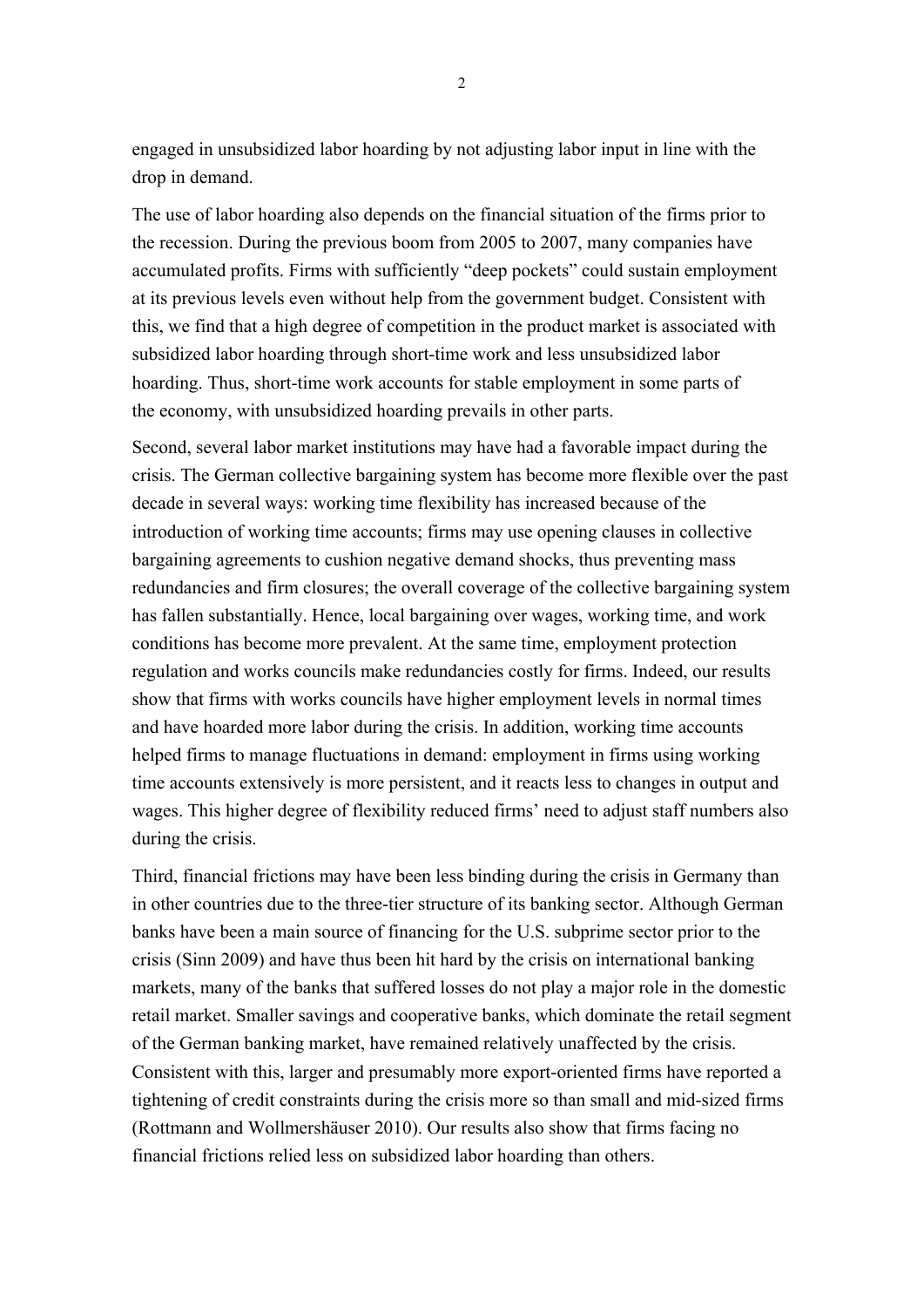Fourth, the type of shock affecting the U.S. and Germany may have also affected employment responses (IMF 2010). While the U.S. experienced the bursting of a housing bubble leading to a systemic financial crisis, Germany was mainly affected through the decline in external demand. This might have influenced expectations about the duration of the crisis. If firms expected the crisis to be of a relatively short-term nature, it would be a rational response to hoard labor rather than to layoff – and later recall – workers. Therefore, we control for the firms' export share in some of our specifications, but we find no significant effects.

Our analysis proceeds in two steps. We combine panel- and cross-sectional estimation methods because the most recent available wave of our panel data, conducted in June of 2009, includes questions directly related to the effects of the crisis. Yet, we also want to exploit the full panel dimension of our dataset. In a first step, we thus estimate a dynamic labor demand function for the time period 2000 through 2008 using General Methods of Moments (GMM) estimators. In a second step, we use the residuals from this regression for the first half of 2009, which can be interpreted as a measure of labor hoarding, as a dependent variable in a cross-sectional regression. We take into account a number of factors which may have influenced firm-level adjustment during the crisis – short-time work, labor market institutions, and financial frictions. Hence, we ask the question whether these institutional arrangements have had an impact on the labor demand of firms *conditional* upon the longer-run determinants of labor demand. In addition, we use the share of short-time work as a proxy for subsidized labor hoarding as the dependent variable.

We confine our analysis to the federal state of Baden-Württemberg because we have access to data on actual output in the crisis year 2009. According to national accounts data for 2009, the share of Baden-Württemberg's output in national GDP was 14.3%, the employment share 13.8% and the share of exports 15.5%. With an output decline of 7.4% in 2009, Baden-Württemberg has been hardest hit by the crisis among all 16 German federal states. Correspondingly, the use of subsidized short-time work was particularly high. In April 2009, 328.000 employees were in short time-work in Baden-Württemberg, corresponding to 21.4% of all German workers in short-time work.<sup>2</sup>

We are not the first to analyze the adjustment of German firms to economic crises, but we are the first to do so in a regression framework based on firm-level data and for the current crisis. Previous empirical evidence suggests hat labor market reforms and the behavior of social partners have enhanced the ability of firms to accommodate a

 $\frac{1}{2}$  These numbers were taken from the statistics of the Federal Employment Agency, http://www.pub.arbeitsamt.de/hst/services/statistik/detail/s.html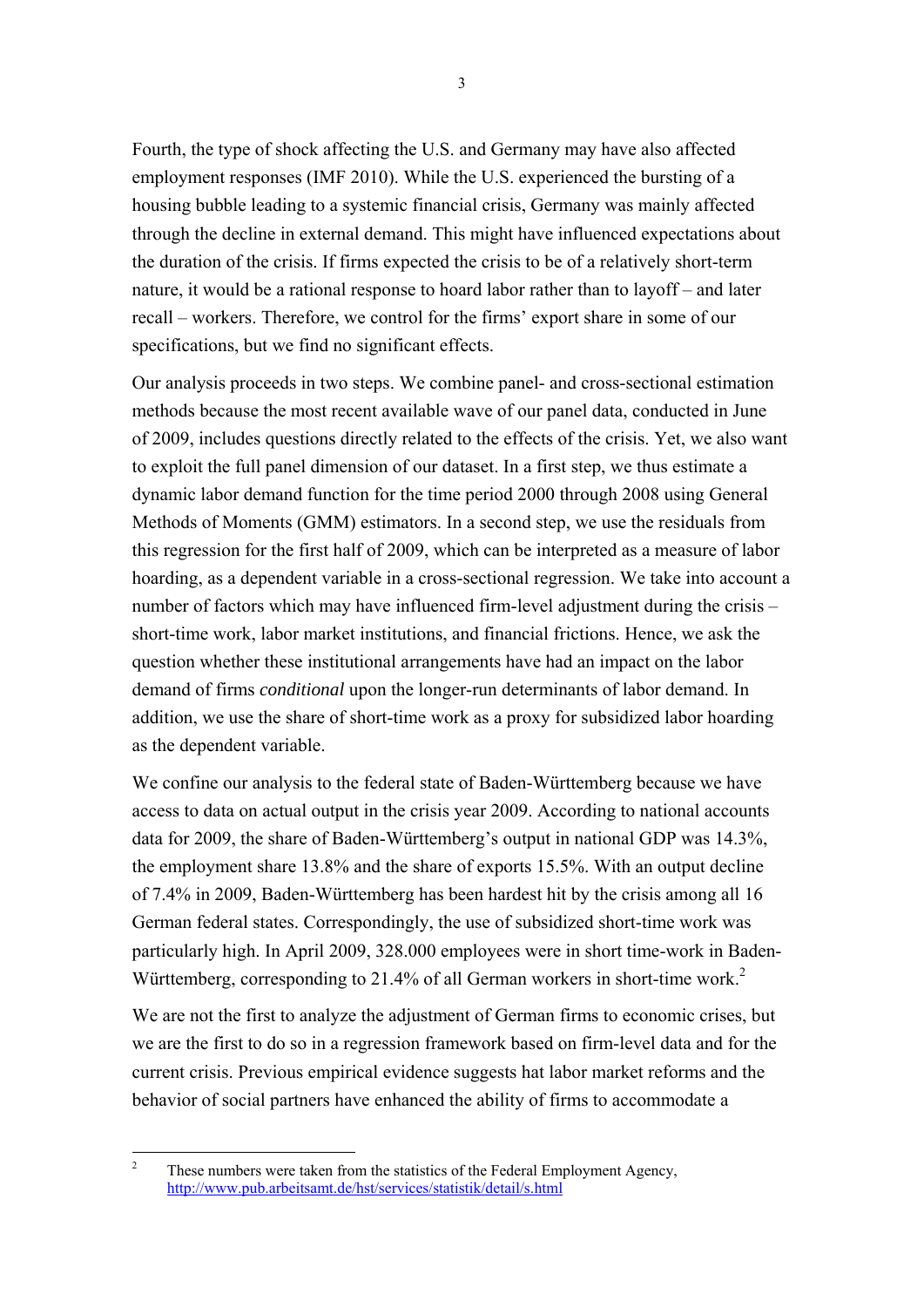(temporary) decline in demand. Time series evidence shows that, possibly supported by the generous short-time work schemes, firms' were willing to pursue a strategy of massive labor hoarding in 2009 (Möller 2010). Based on a cross-country analysis, Möller (2010) also argues that employment protection has not played a major role in explaining the adjustment behavior of German firms. Using the same firm-level data set as in our paper, Dietz et al. (2010) report changes in working hours during the crisis due to short-time work, reducing overtime, and working time accounts. Based on evidence from the last recession in 2003, these authors argue that, although short-time work has facilitated labor hoarding, the program was also used by firms not experiencing measurable losses in revenue. Boeri and Bruecker (2011) also use the IAB Establishment Panel and study the determinants of short-time work and working time accounts. They find relatively moderate deadweight losses of the short-time work program.

Burda and Hunt (2011) use time series regressions on aggregate as well as industrylevel data. They argue that two factors are behind the "labor market miracle" in Germany during the recent crisis. First, firms expanded employment less in the boom period preceding the crisis than in earlier boom periods. Hence, there was less need for an adjustment of employment in the crisis. Second, adjustment during the crisis is attributed to changes in labor market regulations prior to the crisis. In particular, Burda and Hunt argue that firms have used working time accounts as substitutes for the use of short-time work. Our results allow analyzing the interplay between different labor market institutions at the firm-level. They show that, in firms with work time accounts, employment is indeed more persistent (a result of our first-stage estimates). However, there is no *additional* effect of work time accounts on the adjustment of employment *during* the crisis (a result of our second-stage estimates).

In section 2, we provide an overview of German labor market regulations before and during the crisis. Section 3 introduces the data and provides descriptive statistics. Section 4 contains the estimation approach and the empirical results for the dynamic labor demand specification. Section 5 presents results for the second-step crosssectional estimation. Section 6 concludes.

# **2 Labor Market Adjustment in Germany Before and During the Crisis**

Labor market institutions have an important impact on how firms can adjust to crises. There is ample evidence showing that the labor market performance of countries can be traced to differences in shocks, differences in institutions, and the interaction between

4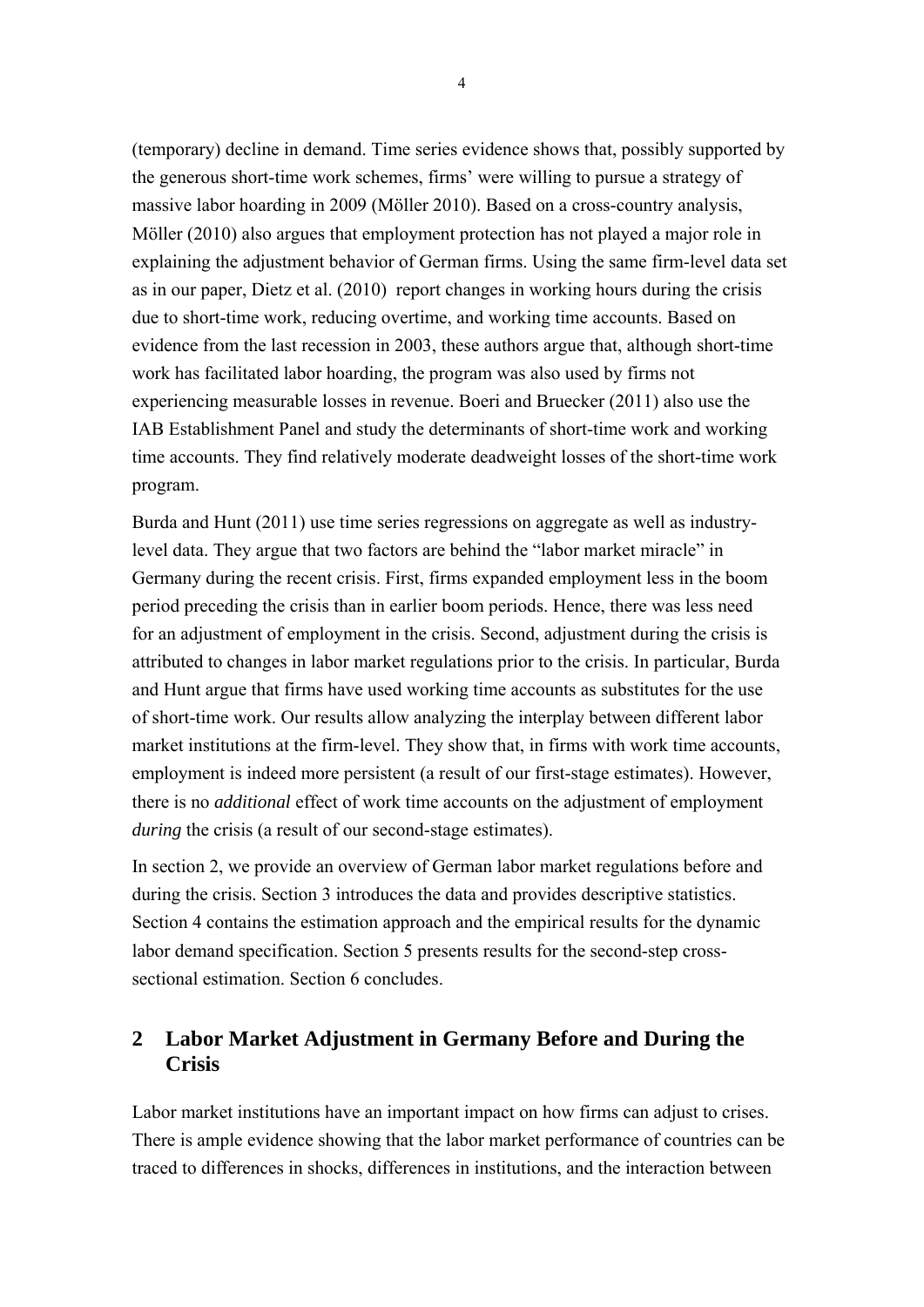those two (see, e.g., Blanchard and Wolfers 2000). In this paper, we are interested in explaining labor market outcomes at the establishment level for German firms during the crisis that started in 2007. These outcomes are likely to be influenced by specific, short-run policy measures, such as the subsidization of short-time work programs, as well as longer run trends on the German labor markets, which have affected the ability of firms to adjust to external shocks, such as the increased use of work time accounts.

#### *2.1 Short-Time Work*

Short-time work programs help firms to shield employment against cyclical fluctuation of demand, and they exist in the majority of OECD countries. Short-time compensation can take the form of wage supplements paid directly by the employer and reimbursed by the employment agency, as it is the case in Austria, Belgium, Germany, France, Italy, or Portugal. But it can also consist of direct payments by the unemployment insurance agency as in Denmark, Finland, Ireland, Spain, or the UK. The European Commission (2010) classifies the arrangements in Spain or Portugal as being more generous than unemployment benefits, the arrangements in Austria, Belgium, Germany, Denmark, Spain, Ireland or Luxemburg as being as generous as unemployment benefits and the arrangements in Finland or France as less generous than unemployment benefits.

In Germany, short-time work has existed as an instrument of labor market policy since 1957. Under this scheme, financed by the Federal Agency for Labor (*Bundesagentur für Arbeit*), working time may be reduced by up to 100%. To compensate for the income lost, employees receive a transfer of 60% of their former net income (67% for employees with at least one child). Although the transfers are publicly financed, shorttime work programs are costly for the firms because firms have to pay social security contributions. Moreover, many collective agreements provide for additional firmfinanced payments on top of the 60% (67%) provided by the federal program.

While, in principle, short-time work programs have been a feature of the German labor market for a long time, the use of these programs has particularly been encouraged and more highly subsidized by the government during the post-Lehman crisis. The requirement to pay social security contributions has been relaxed: for the first six months under the program, employees had to pay only 50% of the social security contributions; after 6 months, payments were waived, thus increasing the costs of the programs for the Federal Employment Agency. Still, Bach and Spitznagel (2009) calculate that the remaining costs for firms not covered (covered) by collective agreements amount to 24-35% (37-48%) of regular labor costs.

5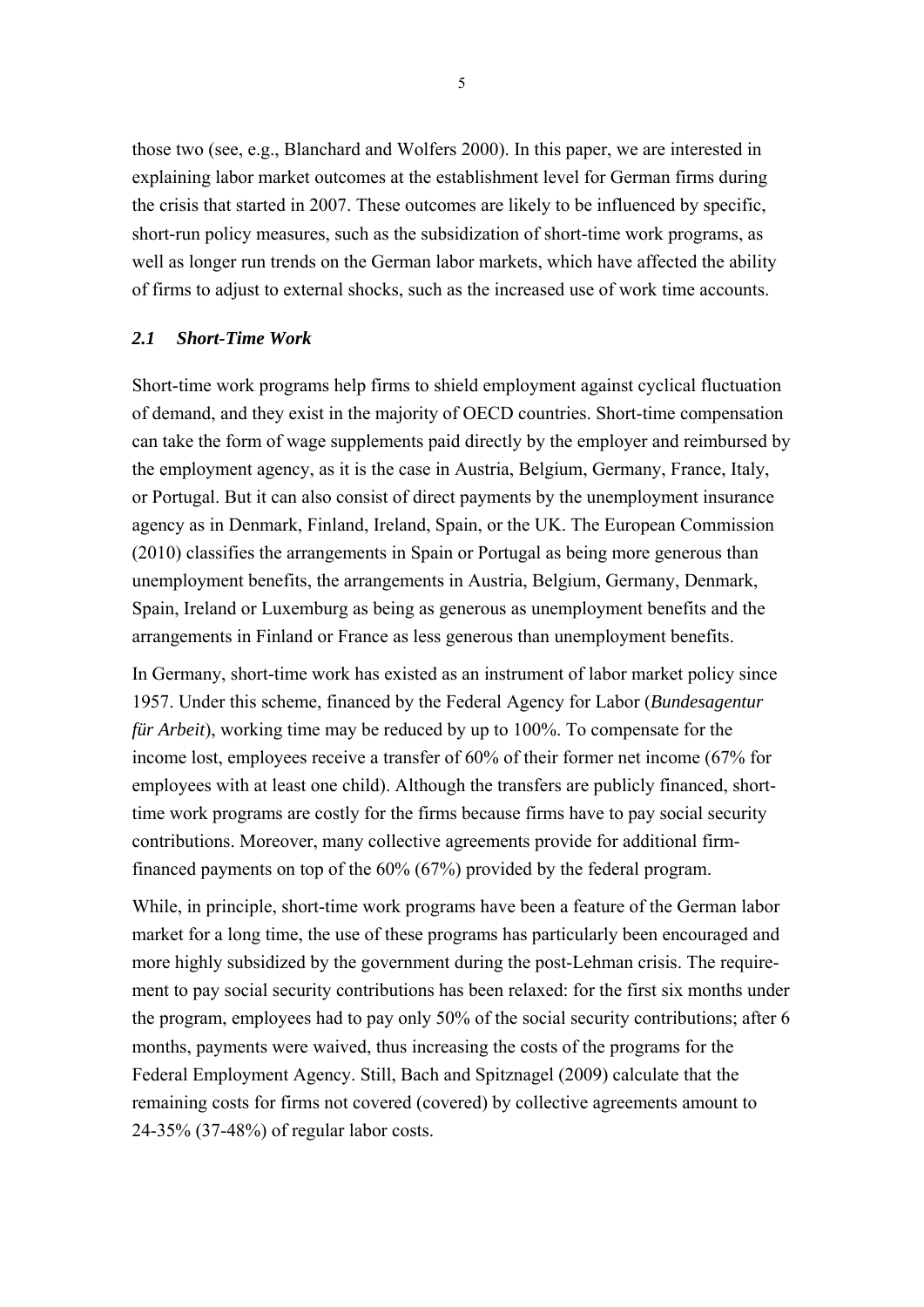Generally, the use of short-time work is restricted to a maximum of 6 months. The Federal Ministry of Labor can extend this deadline to a maximum of 24 months in situations of extreme tensions on the labor market. This right has been used in May 2009, as the maximum period has been extended 24 months. Subsequently, the maximum duration has been shortened to 18 months.

Short-time work programs have been used extensively by German firms during the crisis. At the peak time of the program in May 2009, about 1.5 million employees (5.6% of all regular employees) participated. Total reduction in working hours amounted to 340,000 jobs in 2009, measured as full-time equivalents (Dietz et al. 2010). Afterwards, participation started to decline (Figure 1). In *Baden-Württemberg*, 328.000 employees or 21.4% of the total have been covered by short-time work, which is substantially above the share of the state in total employment (13.8%).

#### Figure 1 here

#### *2.2 Working Time Accounts*

While the use of short-time work can be characterized as a subsidized form of labor hoarding, firms can also use unsubsidized forms of adjustment to lower output demand and draw down working time accounts. Generally, working time accounts aim at improving flexibility at the firm level by allowing firms to adjust employment in response to fluctuations in demand. Instead of working fixed daily or weekly hours, employees accumulate working time depending on whether actual hours worked exceed or fall short of contractual working hours. Firm-specific regulations determine the degree of flexibility and stipulate the time intervals within which the account has to be balanced.

In Germany, the share of employees using working time accounts has increased steadily from 38% in 1999 to 47% in 2007 (Groß 2009). Compared to other European countries, working-time accounts are more widespread in Germany. In 2004, 42.5 % (38.2%) of German male (female) employees used working-time accounts compared to an average of 11.5% (11.6%) in the EU-25 countries (Hardarson 2007).

Overall, we would expect a slower overall adjustment in employment numbers over the business cycle and a positive impact of work time accounts on employment during a crisis if firms have gone through sufficiently long boom periods before.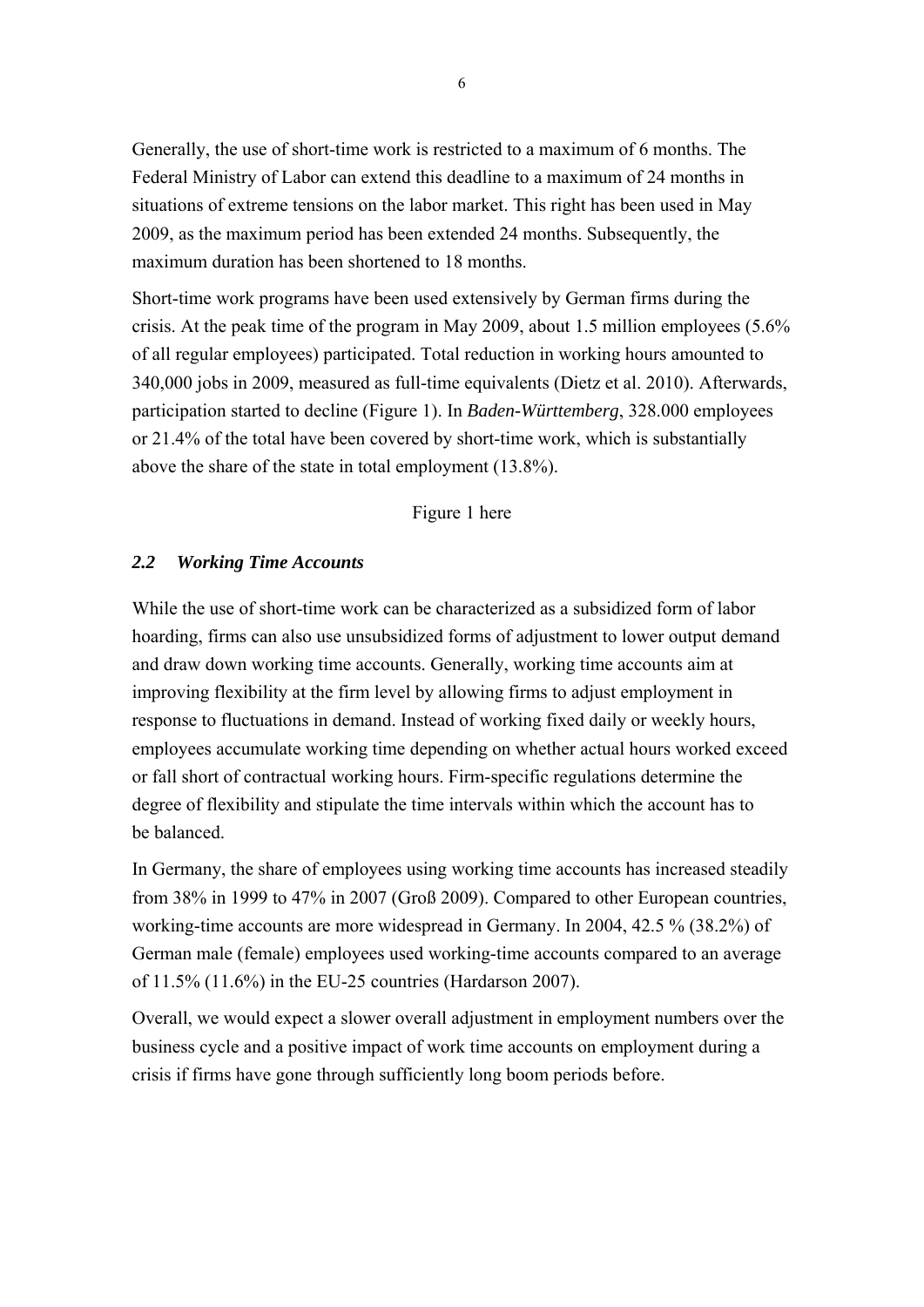#### *2.3 Works Councils*

Another firm-level labor market institution, which can have an impact on the flexibility of firms to adjust to the crisis, is works councils. Works councils are the main institution of shop-floor worker representation in Germany. In establishments with at least five employees, workers are legally entitled to establish a works council. In practice, however, employees in small establishments often do not take the initiative to set up such a council. Participation rights of works councils are regulated in detail by the Works Constitution Act and the Dismissal Protection Law. Articles 102-104 of the Works Constitution Act grant consultation rights in dismissal cases. Works councils can raise objections within one week of the notification of dismissal. In addition, the works council can make suggestions on how to stabilize employment; the employer has the obligation to respond to these suggestions. According to Article 112 of the Works Constitution Act, the works council has a right to participate in drawing up a social plan in the case of mass redundancies. The presence of a works council can, therefore, be expected to increase dismissal costs. This applies to cases of individual layoffs<sup>3</sup> as well as to mass redundancies.<sup>4</sup> Thus, during a crisis, one would expect fewer workers being made redundant in firms with a works council compared to other firms.

#### *2.4 Collective Agreements*

Collective agreements are a long-standing feature of the German labor market. They are negotiated at the industry level between unions and employers' associations, and they are mandatory for all employees if the employer is a member of an employers' association. From a theoretical point of view, collective bargaining could increase or decrease firms' flexibility in response to external demand shocks. On the one hand, collective bargaining enhances the bargaining power of unions, thus ceteris paribus increasing wages and reducing flexibility. On the other hand, centralized collective bargaining may encourage unions to negotiate wages and employment conditions in a way that takes negative feedback effects for the sector as a whole or for the unemployed into account (Calmfors and Driffill 1988).

At least over the past two decades, industry-level collective bargaining has become less prevalent, which reflects two different trends. First, coverage by collective bargaining is lower in East than in West Germany. In 2003, 70% of West German employees but only 47% of East German employees were covered by collective agreements. In addition, coverage declined from 76 to 65% of all employees in West Germany and from 63 to

 $\frac{1}{3}$ See Article 99ff. of the German Works Constitution Act (*Betriebsverfassungsgesetz*).

Article 17 of the German Protection Against Dismissals Act (*Kündigungsschutzgesetz*).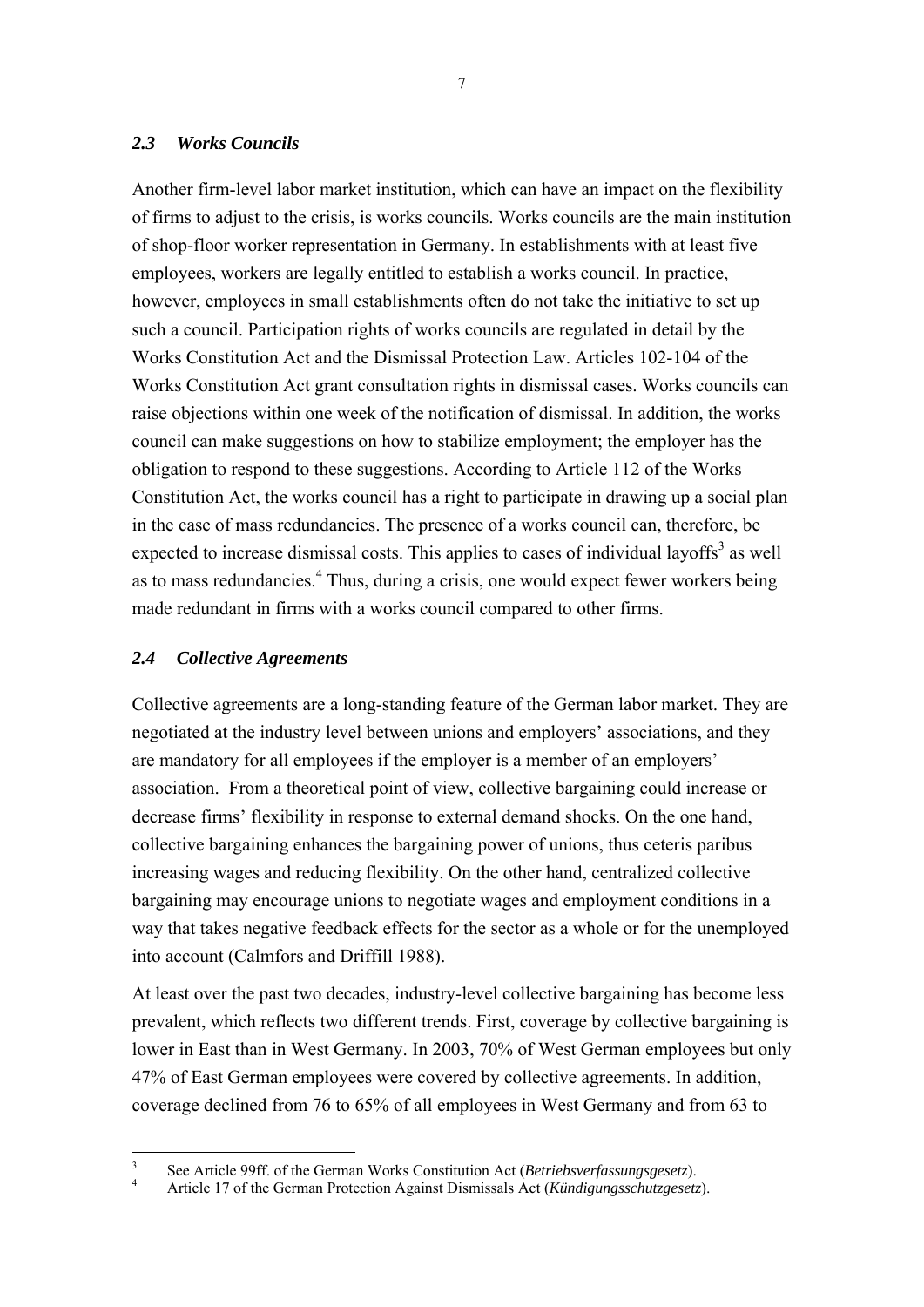51% in East Germany between 1998 and 2009 (WSI 2010).<sup>5</sup> Second, there has been a trend towards local bargaining with an increasing use of opening clauses, allowing for deviations from the terms of the collective agreements (Heinbach 2007, Heinbach and Schröpfer 2007). Flexible working time regulations, including working time accounts, have been introduced frequently by means of opening clauses.

### *2.5 Financial Frictions*

Firm size and the degree of export orientation have generally affected the exposure of firms to the world financial crisis. But since the crisis has been triggered by a large adverse financial market shock, it is likely to have affected firms with a high degree of external finance dependence more than others. The employment consequences of financial frictions have been investigated previously in the empirical literature. Funke et al. (1999) link capital structure to employment decisions. They show that higher debt asset ratios have a negative impact on employment. In a dynamic labor demand framework, von Kalckreuth (2008) does not find robust difference in the speed of adjustment to shocks between financially constrained and unconstrained firms.

### **3 Data and Descriptive Statistics**

To analyze the labor demand of German firms during the crisis, we use a representative establishment-level panel data-set for German firms (*IAB-Betriebspanel*) (see Fischer et al. 2008.) The Data Appendix provides information on the variables included in the surveys. The IAB Establishment Panel has a special focus on labor market conditions. The survey has been conducted annually since 1993, and panel data are available for about 16,000 plants representative of all industries, regions, and size classes, of which more than 1,000 are located in Baden-Württemberg.

For our panel analysis, we use 9 cross-sections  $(2000 \text{ to } 2008)$ .<sup>6</sup> Not all of the questions of interest to us have been asked in all waves. A first set of variables including employment, sales, wages, the presence of a works council, or coverage by collective bargaining is available in each cross section. Information on a second set of variables is collected every two or three years. Among these variables are the use of short-time work and working time accounts.

 $\frac{1}{5}$  See the statistics from WSI, the German trade unions' Economic and Social Institute, at http://www.boeckler.de/549\_19392.html

Prior to 2000, the sample for Baden-Württemberg is too small to be representative for the establishments in this federal state.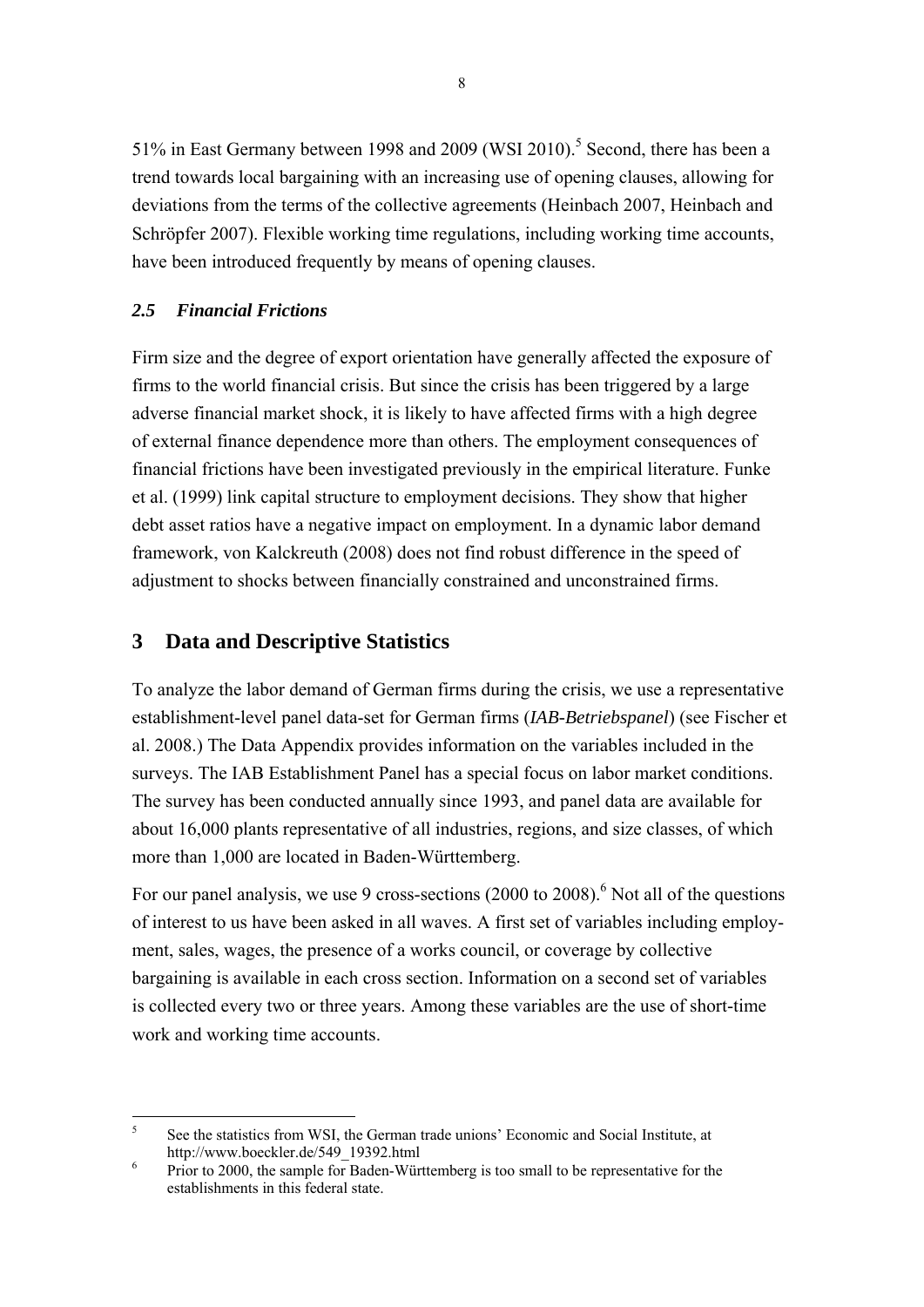Figure 2 shows the percentage of establishments with specific labor market arrangements and financial frictions by establishment size, for the year 2009. Larger firms are more likely than smaller firms to use short-time work and working time accounts, which should increase flexibility and reduce the need to use short-time work programs. Flexibility of large firms may be reduced by the presence of works councils though: very few small establishments but almost all large firms have works councils.

#### Figure 2 here

Incentives to use short-time work are also correlated with the exposure of firms to fluctuations in external demand and the perceived intensity of competition. The bulk of employees in short-time work (85%) are in the manufacturing sector and thus in the tradables sector; producers of nontradables such as firms in construction, trade, or other services are much less affected (Behringer et al. 2010). The share of workers in shorttime work is lower in industries that the firms themselves classify as being competitive. This finding can be explained by the fact that companies using short-time work are still facing substantial costs of labor hoarding (Bach and Spitznagel 2009). These costs are more easily borne if profit margins are sufficiently high.

Table 1 provides correlation coefficients between the log employment change between 2008 and 2009 and the institutional variables. There is a highly significant negative correlation between the proportion of workers in short-time work and employment changes, implying reductions in employment in establishments that use short-time work (see also Dietz et al. 2010). A negative correlation between firm-level outcomes and the use of short-time work is also reported for other countries. For the French case, Calavrezo et al. (2008) show that participation in the STC program does not prevent redundancies. Calavrezo et al. (2010) report higher exit rates for firms having used short-time work provisions.

At first sight, the negative correlation between changes in employment and the use of short-time work finding is at odds with the conventional wisdom that short-time work has helped to stabilize employment. The reason could be that firms used cuts in the work force and short-time work as complementary instruments to deal with declining demand. The same may be true for working time accounts, which are also negatively correlated with changes in employment. We also see a negative correlation between employment growth and coverage by a collective bargaining agreement. This could point to the fact that collective agreements prevent wages from adjusting downwards, which in turn increases redundancies during a crisis. There are no significant correlations for works councils or financial frictions.

9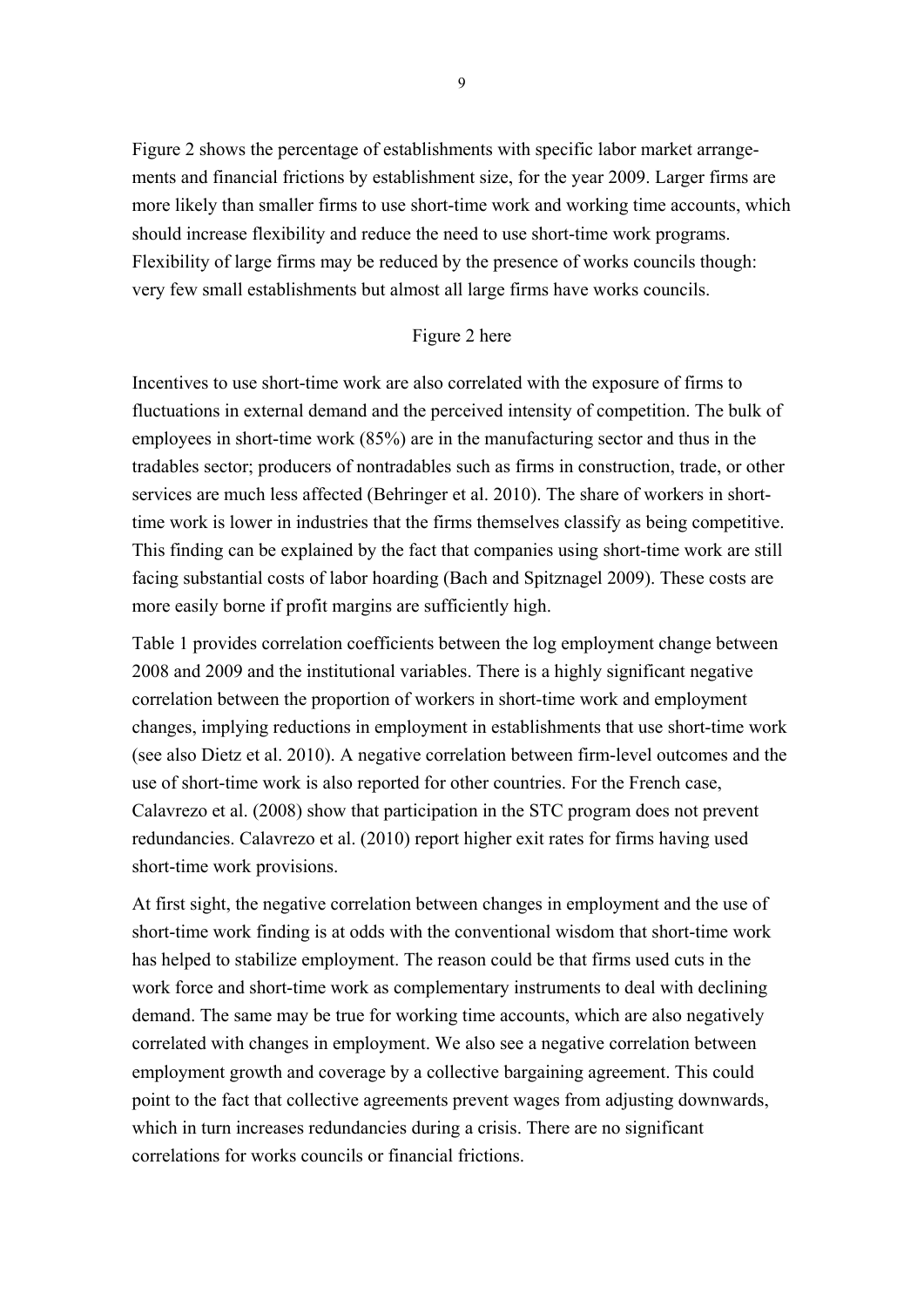#### Table 1 here

Concerning financial frictions, firms are asked every two to three years whether they have experienced difficulties in raising external capital for investment or innovation. We identify the following groups of firms in our sample: (i) firms that experienced difficulties in obtaining external financing for implementing investment plans or innovations, (ii) firms that had no difficulties in obtaining external finance for investment or innovations or relied on equity capital for these purposes, and (iii) firms without investments or innovations and therefore without financing needs for these purposes.

Figure 2 shows the percentages of firms in groups (i) and (ii). For 2009, the question on financial frictions captures the effects of the economic crisis. Generally, the number of firms reporting financial frictions is small: only 2% of establishments reported difficulties with raising external finance during the recent crisis (Figure 2) and in previous years (Figure 3). Other surveys, such as those conducted by the German ifo Institute show much higher values.<sup>7</sup>

#### Figure 3 here

The share of firms reporting financial frictions during the crisis has been small, consistent with the lack of evidence for a credit crunch in Germany during this period. Still, it may seem surprising that only a few firms report being credit constrained, and that this share has been even smaller in 2004 when economic conditions were more favorable. There are two possible explanations for this. First, data for 2004 cover innovation financing, whereas, in other years, the question refers to investment. Since it is more difficult to pledge collateral for investments into R&D and innovation than for capital investments, one would expect to find a higher share of credit-constrained firms. Second, the IAB Establishment Panel asks about difficulties with regard to financing investment or innovation; in the ifo survey, the question is more general. In particular during the recent crisis, access to working capital is like to have been a more important constraint than access to investment finance. Finance for investment is unlikely to have a major concern in this period, given the underutilization of capacities.

 $\frac{1}{7}$  More specifically, in the ifo survey, firms are asked "How would you assess the current willingness of banks to extend credit to businesses"?, and 39% of the firms consider banks' credit supply policies as being restrictive (Rottmann and Wollmershäuser 2010).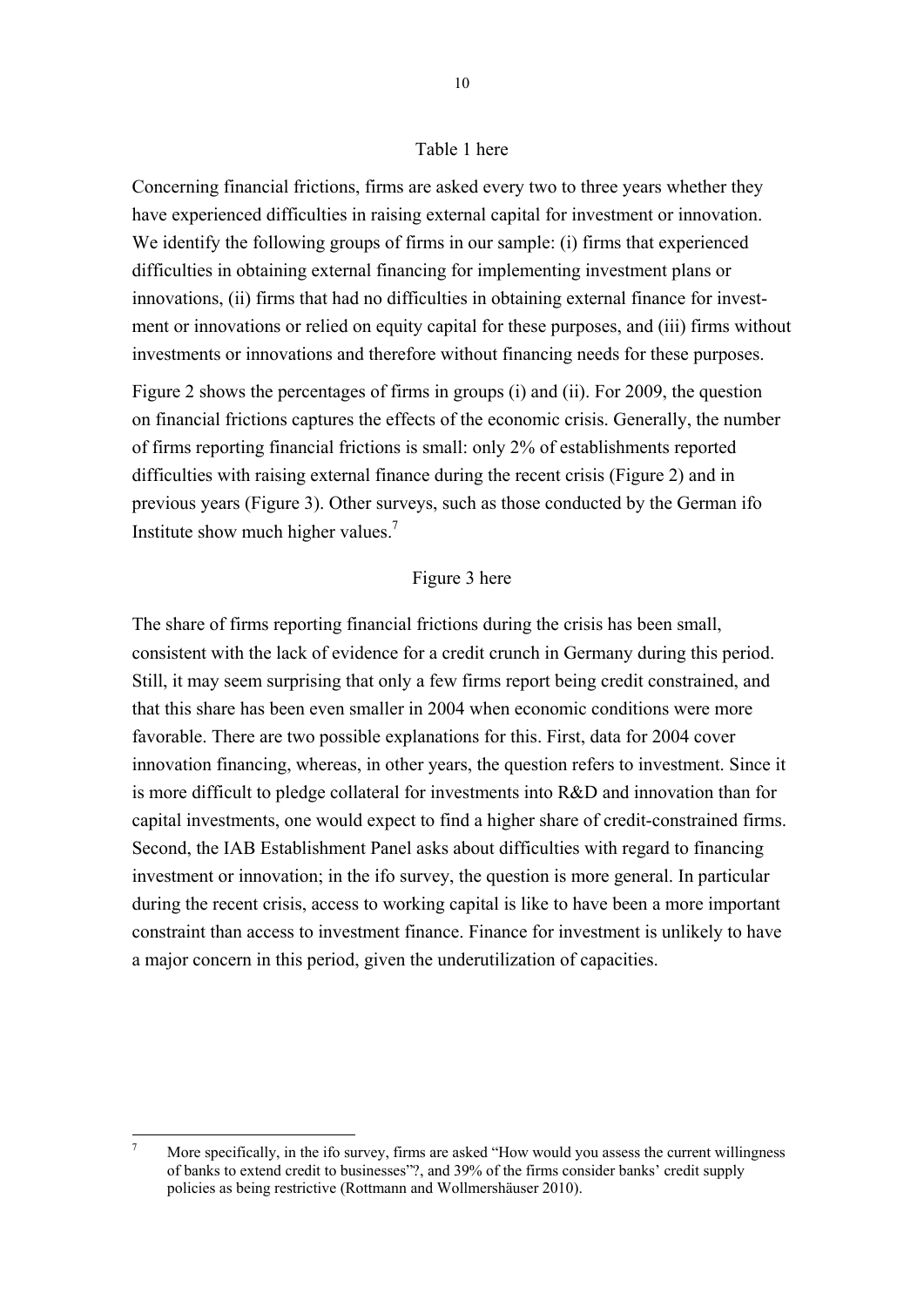## **4 Estimation of a Dynamic Labor Demand Function from Panel Data**

How have German firms adjusted their demand for labor during and after the crisis? Have firms that export been affected more? Has access to finance affected the adjustment? And to what extent have recent changes in labor market institutions and regulations smoothened the adjustment?

In answering these questions using data from the IAB Establishment Panel, we have to accommodate the fact that some questions have been asked only during the crisis period. For instance, short-time work had no practical importance over most of the 2000s (Figure 1). Also, the employment response to existing institutions such as collective agreements and working time accounts may have been quite different during the crisis as compared to previous years.

We thus follow a two-step empirical approach. In a first step, we estimate a dynamic labor demand function using the full set of panel observations (2000-2008). In a second step, reported in Section 5, we use the residuals from this regression as a dependent variable in a cross-section regression for the first half of 2009, *conditioning* on the different channels of adjustment to the crisis. These residuals can be interpreted as a "shock" to labor demand due to the crisis. This two-step methodology also allows for the fact that adjustment in the immediate aftermath of the crisis might be different than the longer-run labor demand of firms.

#### *4.1 Derivation of Labor Demand*

Using a CES production function, log labor demand is a linear function of wages, interest rates and output (Hamermesh 1996):

$$
l_{it}^d = c_1 + \eta_{LL} w_{it} + \eta_{LK} r_{it} + \eta y_{it} + \varepsilon_{it}
$$
\n<sup>(1)</sup>

where  $\eta_{LL}$  and  $\eta_{LK}$  denote the constant-output labor demand elasticities with regard to wages and interest rates,  $w_{it}$  denotes firm-level wages,  $r_{it}$  denotes firm-level interest rates, and  $y_{it}$  is firm-specific output. Including firm-specific output allows estimating the elasticity of labor demand for a given scale of activities.

The empirical model derived from (1) is specified as

$$
\ln l_{it} = \alpha_0 + \alpha_1 \ln l_{it-1} + \alpha_2 y_{it} + \alpha_3 \ln w_{it} + \delta' Z_{it} + \varepsilon_{it}
$$
\n<sup>(2)</sup>

where  $l_{i-1}$  is lagged employment, and  $Z_{i}$  is a vector of control variables. Firm-level output  $y_{it}$  is measured with a lag of one year. Time and industry fixed effects are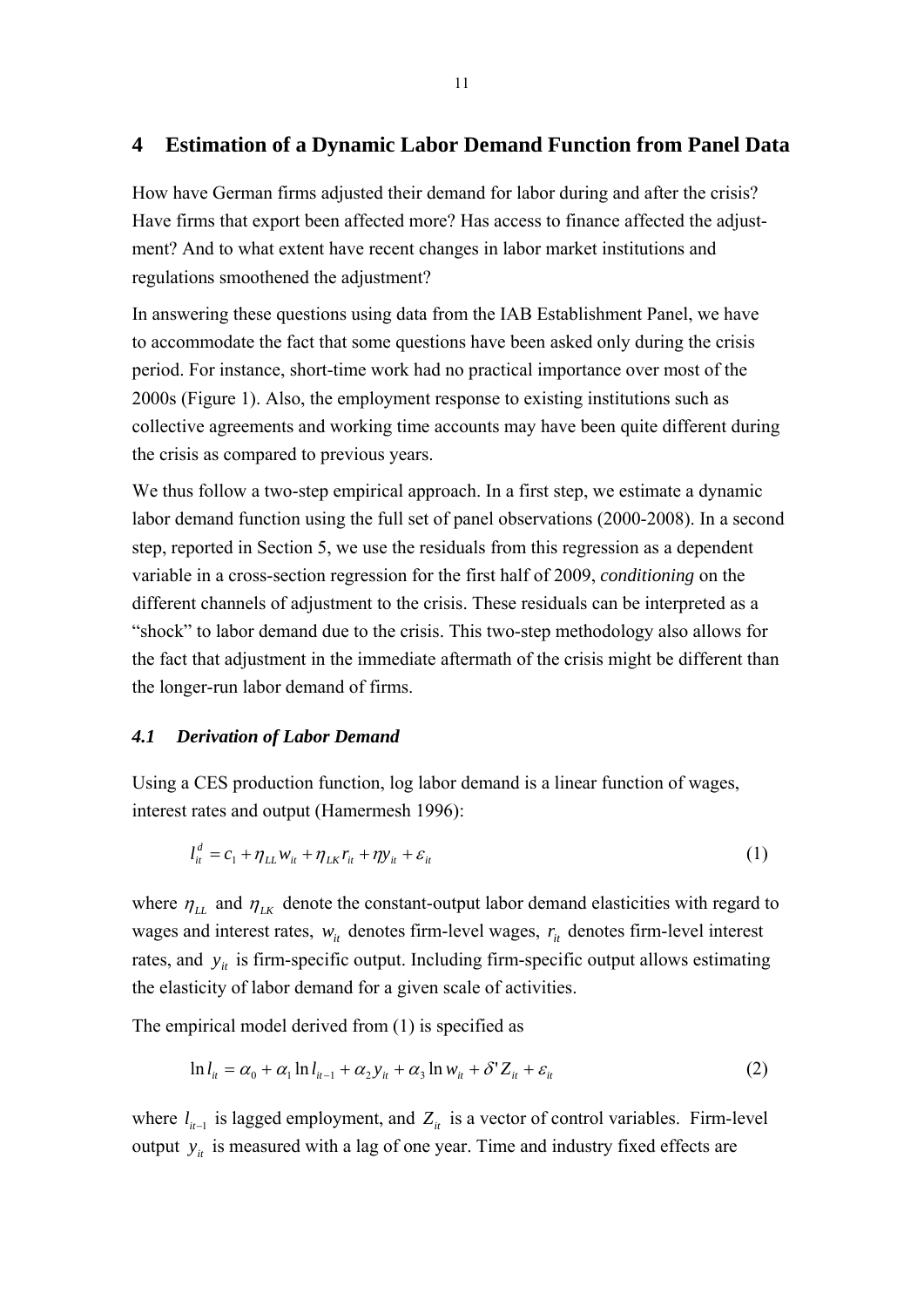included to capture price changes and other developments at the industry level such as the cost of capital, for which we do not have reliable firm-level estimates.

As regards the control variables  $Z_{it}$ , we start by including information about financial frictions, labor market institutions, firms' exports, as well as other firm-level information.

Our data include information about staff numbers, but little information on working time – it merely contains standard hours and the proportion of part-time workers. Cleary, adjustment of hours of employment (the intensive margin) and employment numbers (the extensive margin) may evolve differently.<sup>8</sup> Moreover, these two channels of adjustment may be used as substitutes: companies with higher working time flexibility may exhibit smaller employment changes. To address this aspect in our estimations, we estimate equation (2) for two sub-sets of our data: companies using working time accounts for more than 50% of their employees (measured over the whole length of the data) $\degree$  and companies using them less frequently, including those companies not using them at all.

### *4.2 Specification of the Dynamic GMM Model*

1

Equation (2) includes a lagged term to account for the persistence of employment. In our empirical specifications reported below, the first lag of the endogenous variable is indeed highly significant. Since the residuals are correlated with the endogenous variables, fixed effects estimates would be biased. We use the one-step system GMM estimator proposed by Blundell and Bond (1998) which allows unbiased coefficients to be estimated in dynamic panels.

Our main regression results are based on a system GMM model. Generally, system GMM should be preferred over difference GMM if the dependent variable (here: employment) is stationary. Intuitively, stationarity implies that firms are in their respective steady state and that fast-growing firms are not systematically closer to or further away from their steady state than slow-growing firms. During the convergence process, employment in smaller (larger) firms would tend to increase (decrease). Using lagged employment changes as instruments in a system GMM model would be inappropriate since the instruments would be correlated with the fixed effects. If

<sup>8</sup> Previous evidence for Germany shows that, in contrast to the US, changes in employment mainly occur along the intensive margin (see Burda and Hunt 2011 for details).

The information is regarded as time-constant because information on the use of working time accounts is not requested in all waves. The time variation in this variable is limited. We also checked the robustness of our results by using different ways of splitting the sample. The results were very similar.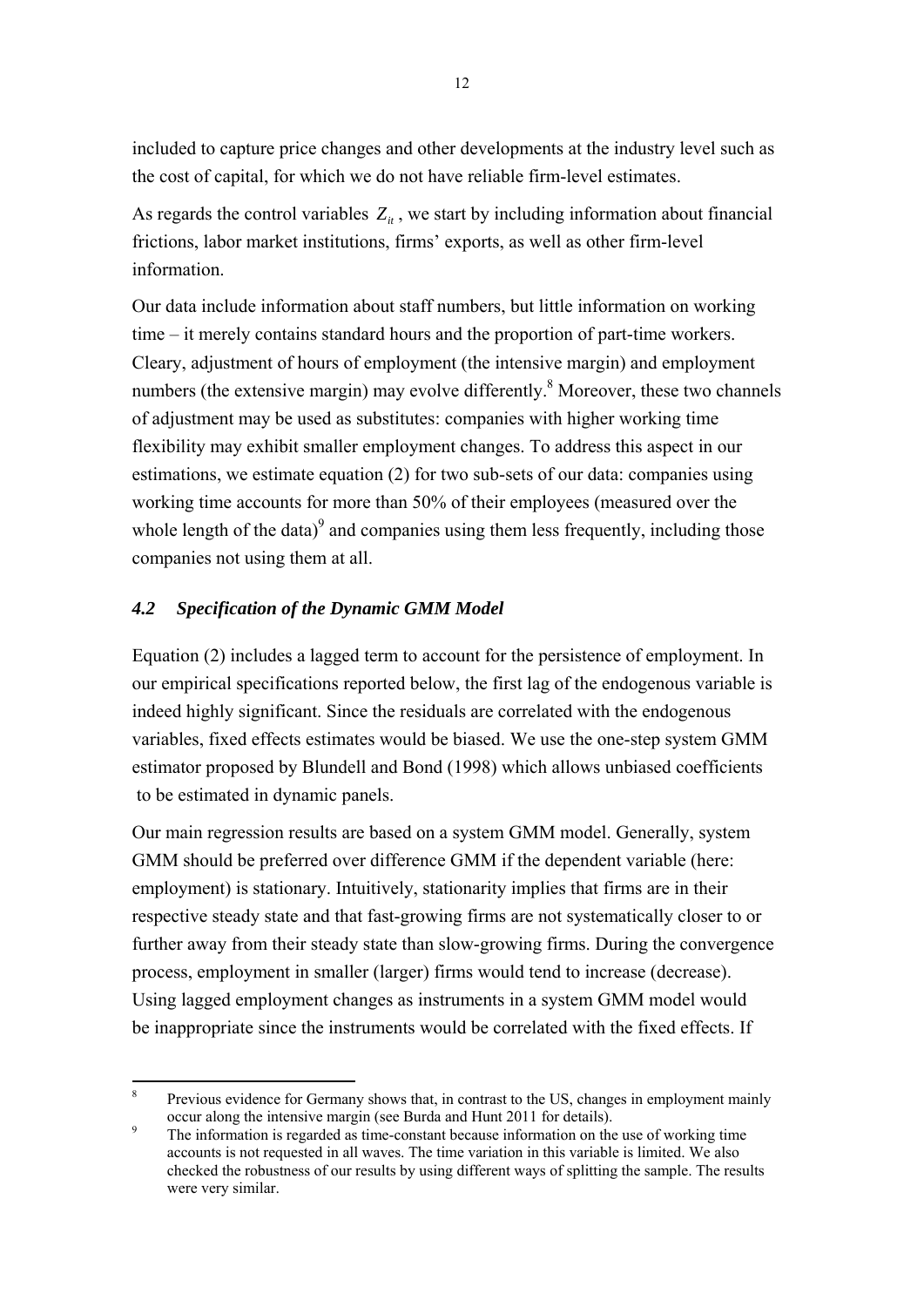employment is stationary, difference GMM performs poorly because it uses past levels as instruments, which carry little information about future employment changes.

Due to the unbalanced nature of our panel and the short time series dimension, we cannot apply standard panel unit root tests to check whether employment is stationary. We thus follow Roodman (2009) and use an indirect method of assessing the appropriateness of choosing system over difference GMM. We estimate equation (3) using a naïve OLS and a within-panel model (unreported). This gives a range for the lagged coefficient term between 0.48 and 0.96. All our estimates reported below give point estimates within this range.

We treat firm-level variables such as sales and wages as endogenous, and we use the second and earlier lags as instruments. We use the first lag and earlier of the instrument variable for the transformed equation. Sector and time dummies are treated as exogenous, and these variables are included in the set of IV rather than GMM-type instruments.

An additional concern is instrument proliferation (Roodman 2008). The instrument count in system GMM is quadratic in *T*. Because the maximum string of firm-level observations is eight years and because the time dimension is much shorter for some model specifications, we use the one-step instead of the – more data-intensive – twostep estimator. Additionally, we use the Difference-in-Hansen test for the full set of instruments as well as for different subsets of regressors.

For each regression, we report the degrees of freedom of the Sargan and Hansen tests, i.e. the number of instruments minus the number of regressors. As a rule of thumb, the number of instruments used should be strictly smaller than the number of groups. This is the case.

Our estimation results are consistent if we use appropriate instruments for our lagged endogenous variable and if there is no second-order autocorrelation. Tests on first and second-order serial correlation and the Hansen test on overidentifying restrictions do not allow the validity of our specification and instruments to be rejected. The same holds for (unreported) Difference-in-Hansen tests. Generally, the Hansen test is insignificant while the Sargan test is not. We follow the Hansen test because the Sargan test imposes stricter assumptions such as, for instance, the assumption that the residuals are i.i.d., which might not hold. However, these assumptions are not required for consistency. Therefore, we use the Hansen statistic from the two-step estimates as a theoretically superior identification test for the one-step estimator (Roodman 2009). We also run several (unreported) robustness tests with regard to the specification of the dynamic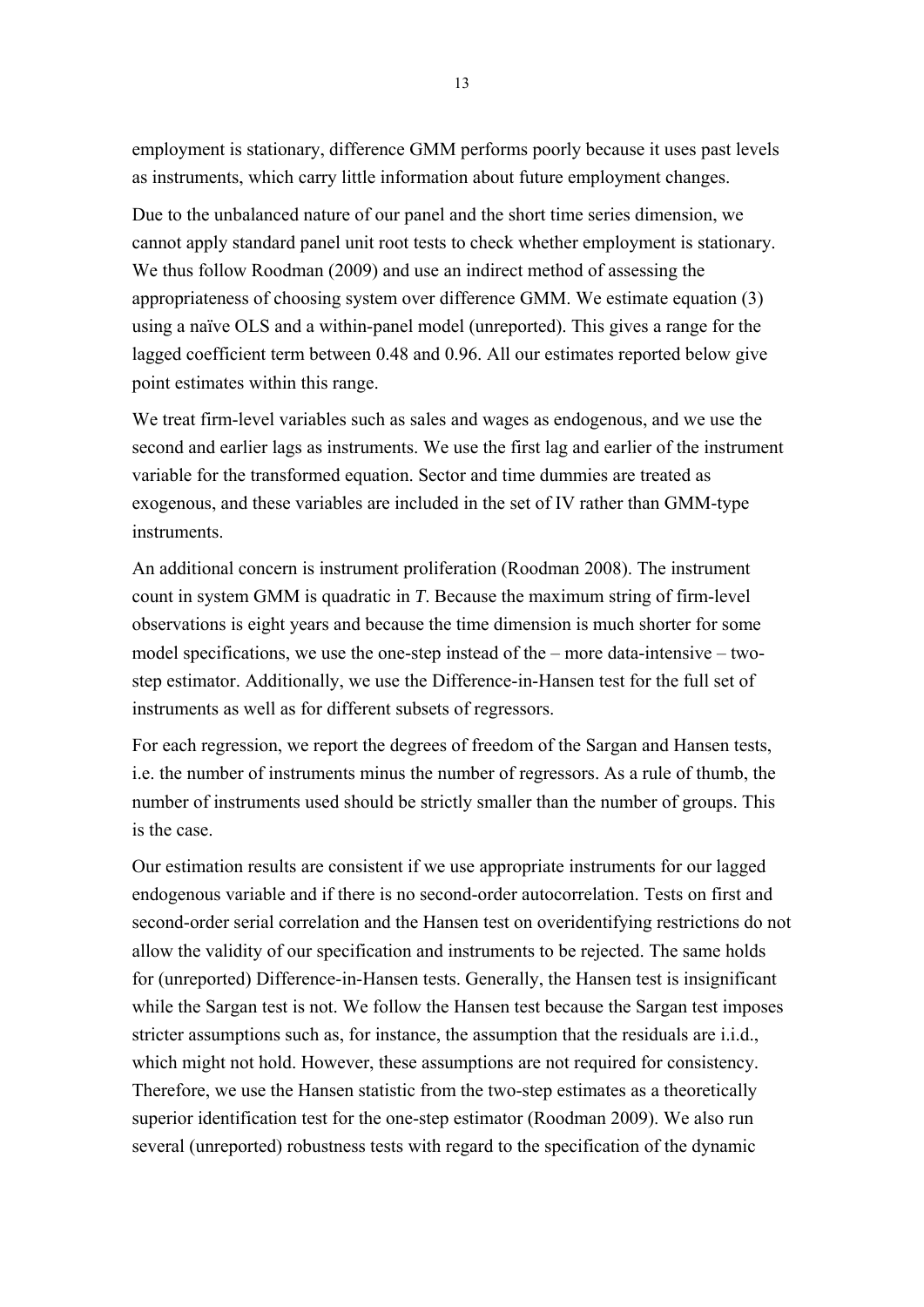models and the set of instruments included. Our qualitative results are robust with regard to these modifications.

#### *4.3 Estimation Results for Dynamic Labor Demand*

Table 2 provides the results from the first-stage regressions. We first estimate equation (2) without including industry dummies and without any of the institutional variables. Second, we check which of the institutional variables (works councils, collective agreements, financial frictions, export orientation) influence the employment levels. Only the presence of a works council has a robust influence on employment while the remaining results are largely unchanged.<sup>10</sup> Therefore, a works council dummy is included in a specification which, in addition, also has industry dummies. Finally, we split the sample according to whether the majority of employees is covered by working time accounts to accommodate the fact that firms can adjust both, the number of employees and the volume of hours worked per employee.

Coefficients of standard labor demand variables are in line with expectations: labor demand increases in output, and the point estimate for the short-run effect is about 0.15. This is comparable to the estimates reported in Hamermesh (1996) and in Buch and Lipponer (2010) for German firms. Also, the negative coefficient on wages is in line with expectations. The point estimate of the short-run effect is  $-0.08$ , which is somewhat smaller in absolute terms than previous estimates for Germany. The presence of a works council increases employment, in line with the "overstaffing" hypothesis.

#### Table 2 here

By providing an alternative means of adjustment, working time accounts should mainly influence the speed of adjustment of employment rather than the level of employment. Firms with working time accounts have more flexibility in adjusting working time following demand shocks. This reduces the need to adjust employment by laying off workers (or to temporarily hire new workers). One would thus expect smaller wage and output elasticities and more persistence in the level of employment in establishments using working time accounts. Our results lend support to these hypotheses. Sales and wage elasticities are higher for firms with no or little use of working time accounts, and the degree of persistence (as measured by the coefficient of the lagged dependent variable) is lower. The wage elasticity is insignificant in both sub-samples. Using an unreported fully interacted model, we tested for the significance of the differences in

 $10$ In further (unreported) estimates, we split the sample by size, sector, and export activity. The estimation results do not indicate that these variables have a robust influence on labor demand.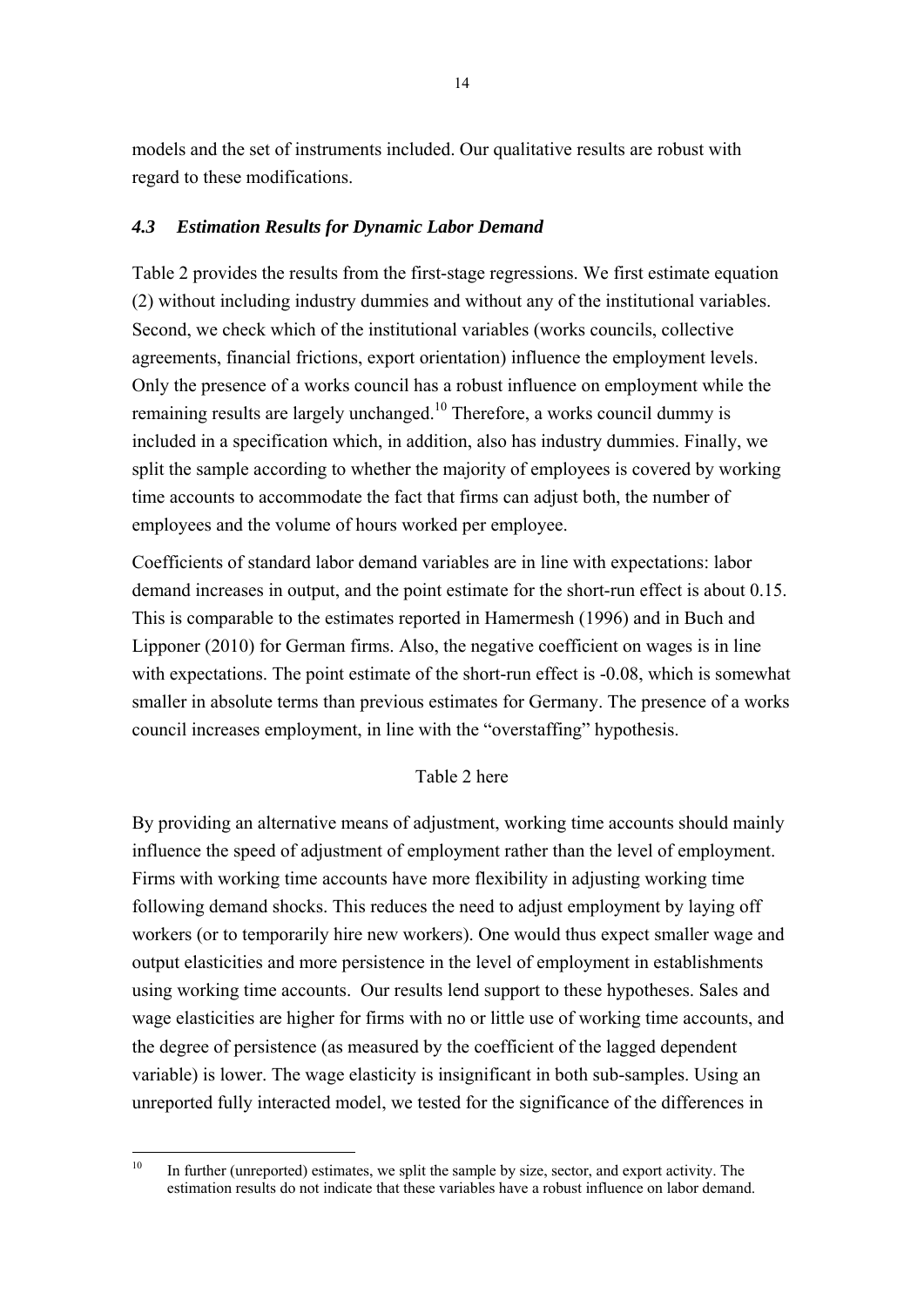the coefficients. The results show that the restrictions imposed by pooling over firms using and not using working time accounts are rejected. $11$ 

In sum, results from the first stage regressions are largely in line with previous estimates of labor demand functions: labor demand is highly persistent, it increases in firm-level output, and it falls in firm-level wages. The presence of a works council has a positive impact on employment. The elasticity of employment with respect to wages depends on whether or not firms use working time accounts: employment in firms which use working time accounts for most of their employees adjusts less than employment in other firms.

# **5 What Explains Labor Hoarding during the Crisis?**

In the following, we use the cross-sectional variation in labor demand in 2009 to explore the extent of labor hoarding in German firms during the crisis. We analyze the question which instruments helped German firms to maintain a high level of employment despite the crisis. Moreover, we are interested in the question whether total labor hoarding and short time work as a form of subsidized labor hoarding were used by similar firms. This could indicate whether these measures are substitutes of complements and whether deadweight effects of public subsidies are an issue.

## *5.1 Cross-Sectional Estimation of Adjustment Channels*

We use two different endogenous variables related to labor hoarding and adjustment: the change in residual employment (total labor hoarding) and the share of workers in short-time work (subsidized labor hoarding). The change in residual employment is conditional on the short-run determinants of labor demand explored in the first stage of the model $^{12}$ 

 $11$ 11 The Wald test statistic for the test for all coefficient differences is 33.1 (p-level: 0.016). If the test is limited to the coefficients for lagged employment, sales and wages, the test statistic is 9.1 (p-level: 0.028).<br><sup>12</sup> We also attempted to combine residual employment changes and short-time work into a joint model,

in order to estimate to which degree the use of short-time work has contributed to total labor hoarding. A major concern is, however, that short-time work is endogenous with respect to employment changes. As Table 1 shows, there is a strong relationship between short-time work and reductions in employment. This relationship may be due to unobserved factors at the firm level and inflict a negative bias on the estimated impact of short-time work on employment. Indeed, our OLS results showed a negative (albeit insignificant) coefficient of short-time work. We went on to an IV strategy, using the past use of subsidized labor (such as hiring subsidies) as an instrument for shorttime work. The idea was that past use of subsidies from the federal employment agency reduces the costs of applying for new ones. The results confirmed this notion, but the instrument is relatively weak.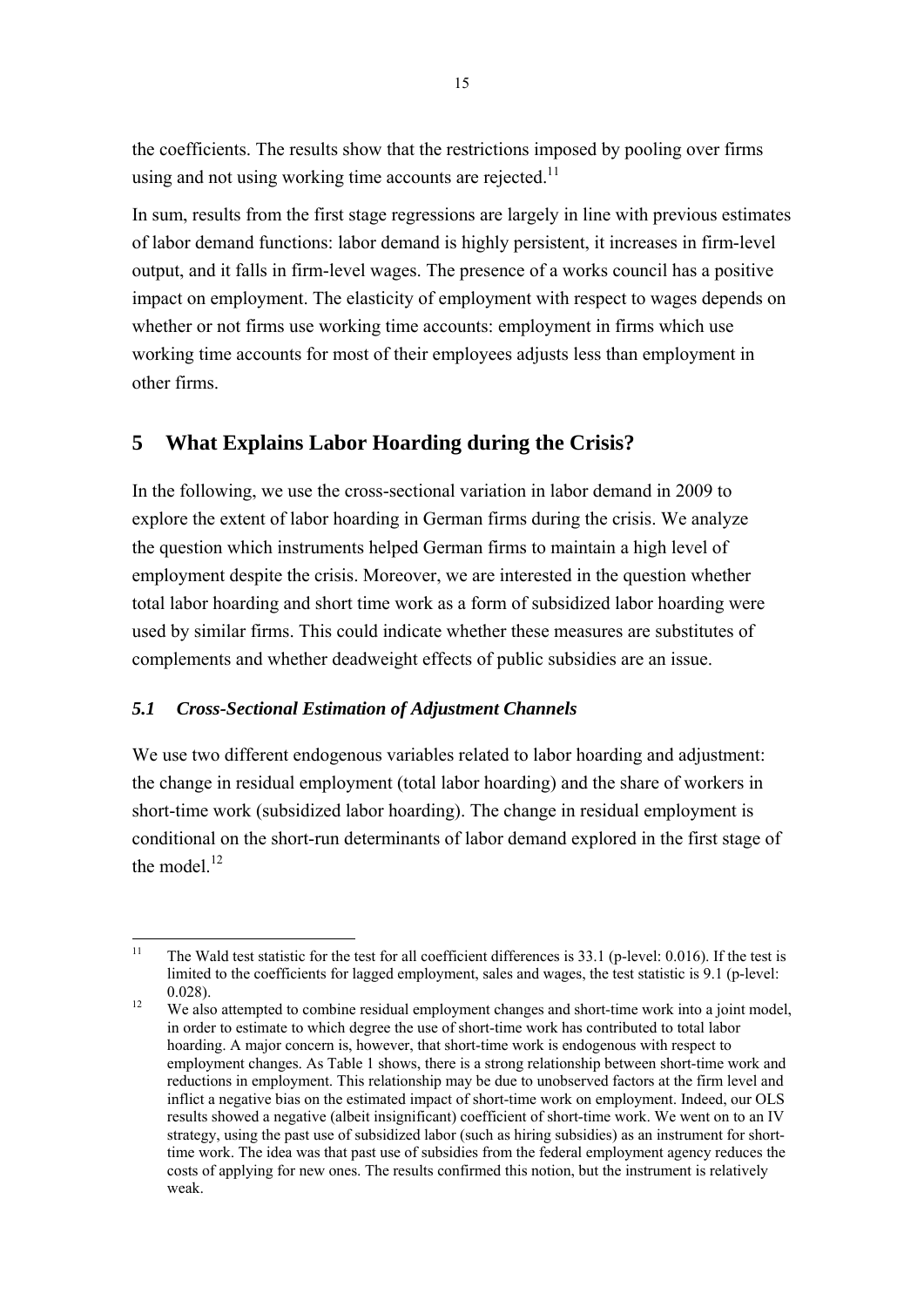For the first dependent variable, we use specification (2) in a regression up to the year 2008 in order to obtain coefficients not influenced by the crisis.<sup>13</sup> Using the coefficients from this regression, we predict employment for 2009 and calculate predicted residuals for the change in log employment. We use this as a measure of total labor hoarding.<sup>14</sup> The model predicts a decline in employment for 315 out of 442 establishments. In reality, however, only 169 establishments actually lowered their staff numbers, corresponding to 53.7% of all establishments predicted to reduce employment. This shows that there is a structural break in employment in 2009 and that labor hoarding is a frequent case in our sample.

The second measure of labor hoarding is the proportion of workers in short-time work. We use the number of workers affected by short-time work, because we have no information on reductions in working hours. We use this as a measure of subsidized labor hoarding.

In separate cross-sectional estimations, we regress the two measures of labor hoarding on variables measuring the severity of the crisis and different institutions affecting the required adjustment:

$$
Y_{i,2009} = \beta_0 + \beta_1 CC_{i,2009} + \beta_2 WC_{i,2009} + \beta_3 FF1_{i,2009} + \beta_4 FF2_{i,2009} + \beta_5 CI_{i,2009} + \zeta' D_{i,2009} + \Delta \eta^2_{i,2009}
$$
\n(3)

where the dependent variable is either residual employment changes ( $\triangle \log \hat{E}$ ) or the proportion of workers in short-time work (STW):

 $Y_{i, 2009} \in {\{\Delta \log \hat{E}_{i, 2009}, STW_{i, 2009}}$ .

The independent variables include a dummy variable indicating whether the firm is covered by a collective agreement (*CC*), a dummy variable indicating the presence of a works council (*WC*), and measures for financial frictions (*FF*1, *FF*2) as defined in Section 3. To check for the effect of product market competition (*CI*) on the degree of labor hoarding, we include a subjective measure of competition intensity. It is defined as a dummy variable indicating whether or not the degree of product market competition is high. To check whether working time accounts have an effect on employment adjustment different from the effect implied by our first-stage estimates, we include a variable indicating the use of working time accounts for more than 50% of the employees. Additional control variables are included in other (unreported)

 $13$ 13 The field work us done during the summer. Hence, variables from the 2008 panel wave do not reflect the impact of the crisis.<br><sup>14</sup> The critical assumption here, which we take as given by using our first-stage estimates, is that the

speed of adjustment is unaffected by the crisis.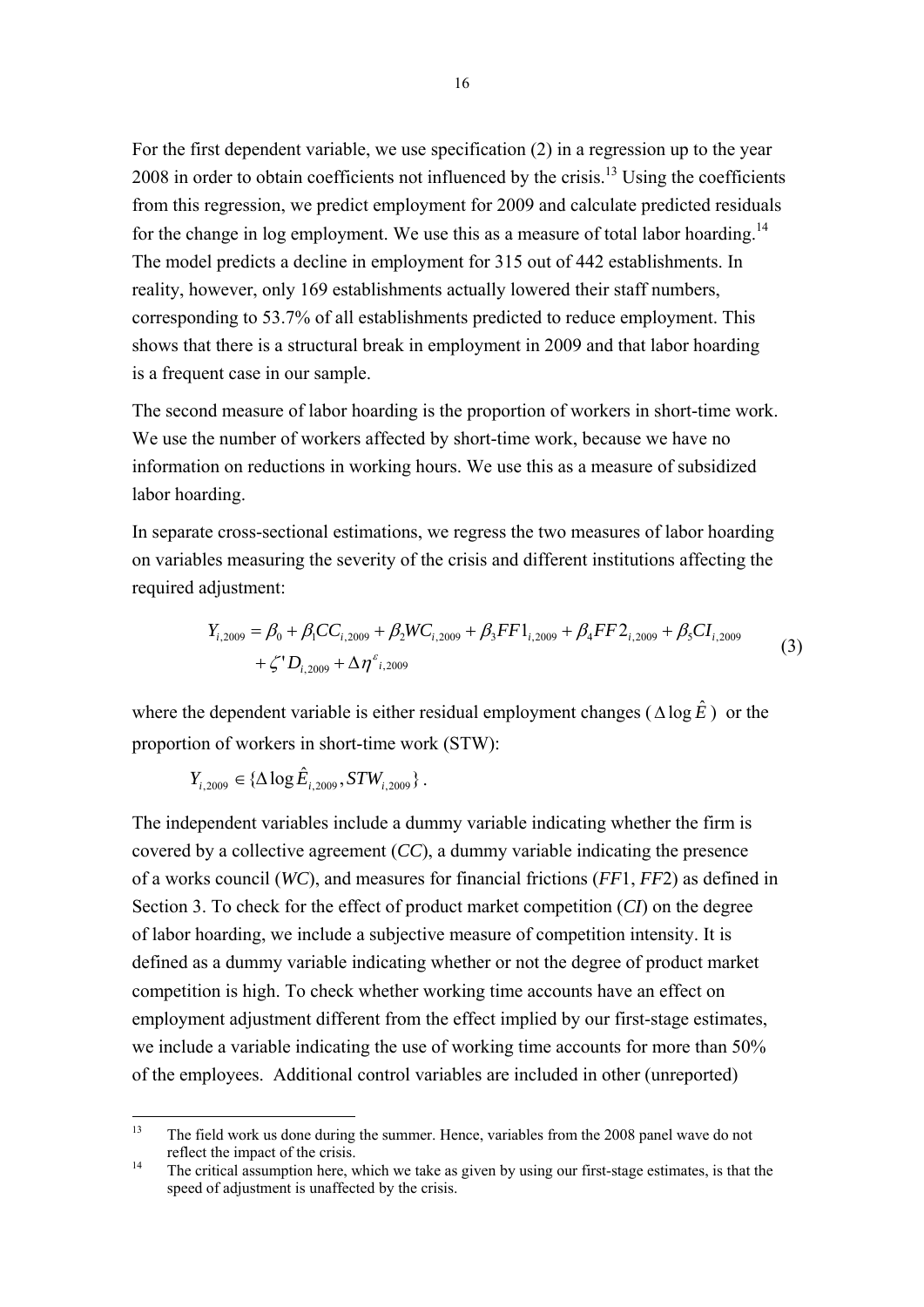specifications but are not found to be significant. These include the export share and the shares of workers with particular qualifications. A set of industry dummies and firm size dummies (in case of short-time work and working time accounts) is also included. Since the shares of employees in short-time work and with working time accounts are limited between 0 and 100, we use a fractional logit model (Papke and Wooldridge 1996) to estimate the parameters.

Table 3 here

#### *5.2 Estimation Results*

The first four columns of Table 3 contain the second-stage results from four different specifications: with and without working time accounts as well as including and excluding firm size dummies. The fifth sixth and seventh column display marginal effects on the share of short-time workers (measured from 0 to 100) from fractional logit estimation. Three specifications are included. One includes only institutional variables and industry dummies. The second includes, in addition, firm size dummies, and the third includes also the changes in sales and wages between 2008 and 2009. The last specification is closest to the second-stage estimates based on the dynamic labor demand model, since sales and wages are accounted for in both cases.

The first row shows that a works council has a positive impact on residual employment changes and on short-time work, but only if the firm size dummies are excluded. Given the high correlation of works councils and short-time work with firm size, the exclusion of firm size clearly leads to an omitted variable bias. The issue is less clear for total labor hoarding, where the firm size dummies are also insignificant. A positive impact of the works council on residual employment in 2009 would be consistent with the view that works councils protect employers against employment losses. The protective role of the works council against involuntary job losses is found in other studies as well (e.g. Boockmann and Steffes 2010).

Collective bargaining has a negative impact on labor hoarding. This is in line with the hypothesis that collective agreements reduce flexibility in adjusting wages and working hours. Consequently, employment cuts in firms with collective agreements are higher than normal as a response to the crisis. Thus, establishments lacking flexibility in wages and working conditions are forced to cut their workforces more substantially than more flexible firms. The dummy for firms experiencing financial frictions is insignificant. Recall that the questions related to financial frictions experienced when financing R&D or investments whereas the constraints during the crisis most likely prevailed with regard to working capital. The variable indicating investing firms not experiencing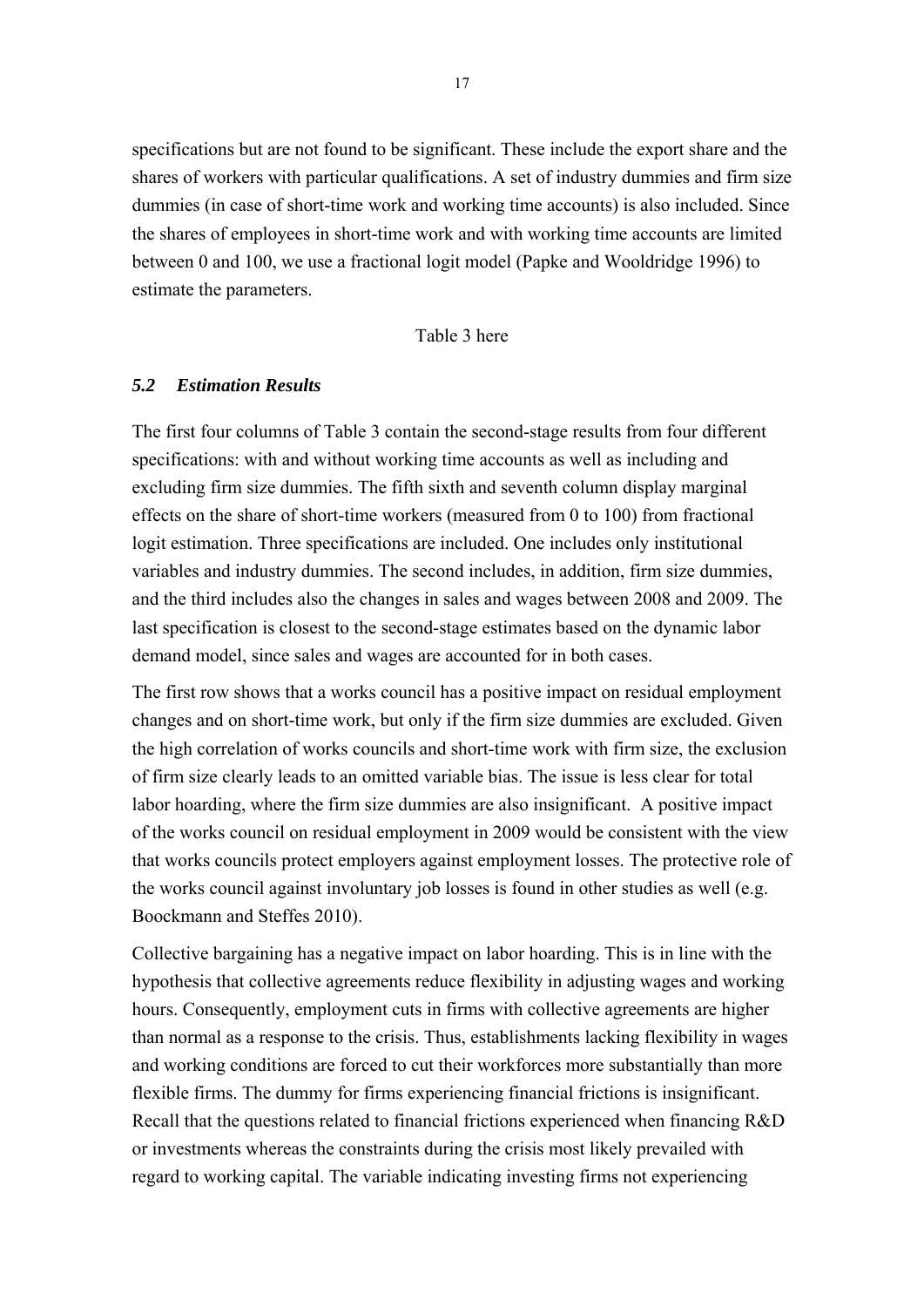financial frictions has a positive (but insignificant) coefficient for the employment residual and a negative coefficient in the short-time work equation. Due to the lack of financial constraints, these firms have less subsidized labor hoarding.

Competition intensity affects labor hoarding negatively – this is in line with the hypothesis that profits earned in less competitive industries facilitate labor hoarding. By contrast, short-time work is more prevalent in more competitive industries. The effect is relatively small in magnitude: the marginal effect is slightly less than one percentage point on the share of short-time workers. It is insignificant if sales and wages are included.15 This suggests that some substitution is taking place: as competition intensity increases, firms cannot afford unsubsidized labor hoarding and turn to short-time work instead. The fact that we find a positive coefficient on the dummy for manufacturing firms is consistent with this.

There is no statistically significant effect of working time accounts. Concerning the estimated coefficients for the industry dummies, short-time work is highly concentrated in manufacturing and, to come extent, in construction. The positive association between the use of short-time work and the firm being in the manufacturing sector is another indication that competition intensity matters. Arguably, manufacturing firms are more exposed to international competition than providers of (local) services. This makes it more difficult to sustain suboptimally high employment numbers over a longer time horizon. Consistent with this, labor hoarding occurs mostly in construction, commerce (the baseline category) and private services. As expected, increases in sales have a negative effect on short-time work. Wage increases also influence the short-time work ratio negatively, which could indicate that the remaining costs of short-time work for firms are too high to make short-time work attractive if these firms are also facing wage increases.

To sum up, labor hoarding and short-time work appear to be alternative ways of coping with the crisis used in different parts of the economy. Short-time work occurs in large companies, in manufacturing, and as a response to high competition intensity. Labor hoarding, by contrast, is found in service sector firms, in firms operating under low competitive pressure, firms with less binding collective agreements, and in firms with works councils.

 $15$ Unlike the marginal effect, the coefficient remains significant at the five percent level.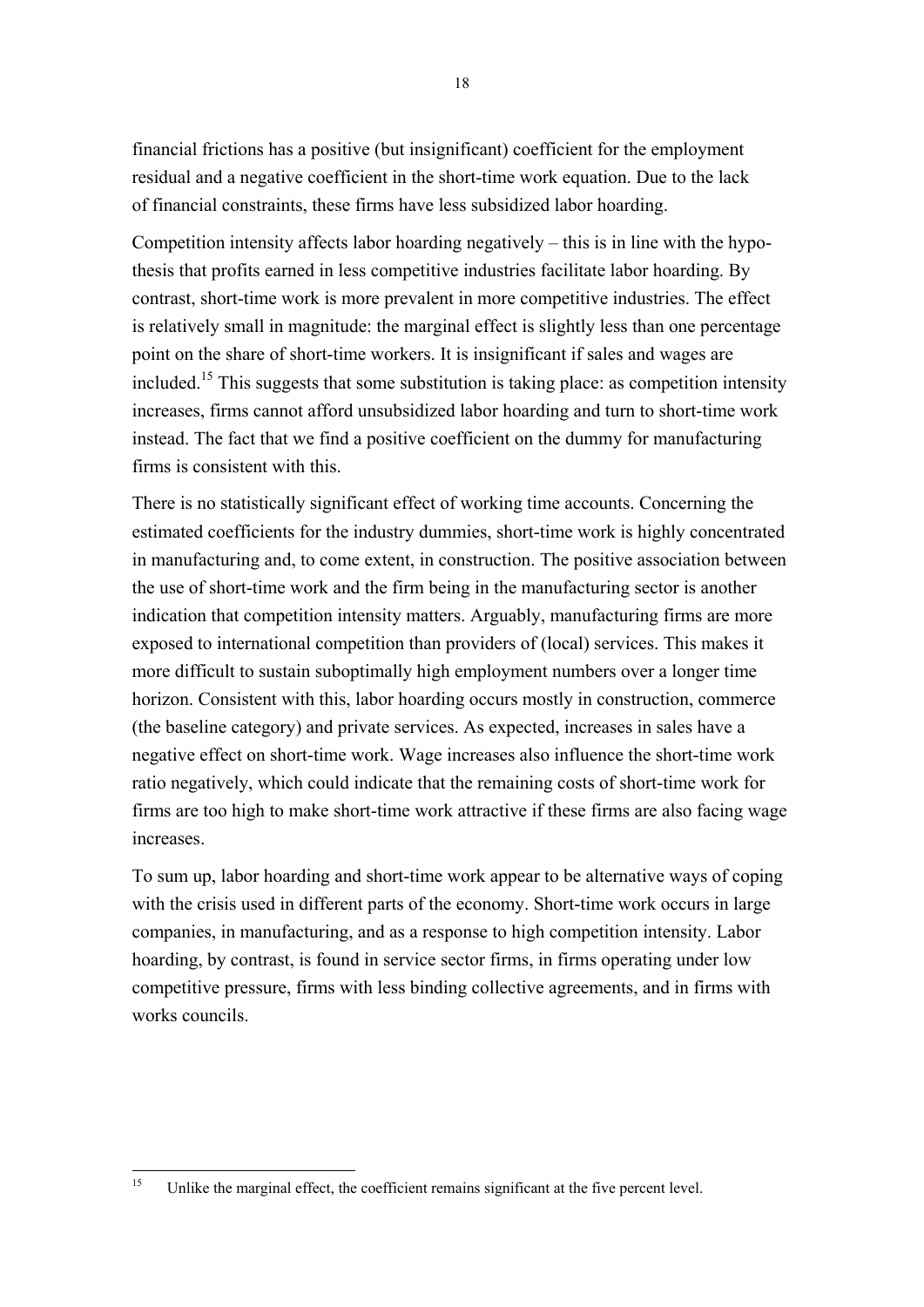### **6 Conclusions**

Although the German economy has been hit hard by the crisis that started in 2007, the employment response has been muted. In this paper, we use recent information from a firm-level panel dataset which sheds light on the determinants of labor demand of firms before and during the crisis. We use a two-step empirical model. First, we estimate a dynamic labor demand function for the period 2000-2009. Second, we use a crosssectional empirical model to focus specifically on the crisis period. This modeling strategy has the added advantage of not constraining firm-level adjustment to be the same for the crisis and the pre-crisis period.

Our study has three main findings.

First, the long-run determinants of labor demand differ for firms with and without working time accounts. Firms using working time accounts for the majority of their employees have more persistent levels of employment and react less sensitively to changes in output and wages.This suggests that working time accounts provide a buffer against fluctuations in demand and may disburden firms from adjusting their staff numbers, as argued by Burda and Hunt (2011). Accounting for this longer-run effect though, there has been no additional effect of working time accounts on the degree of labor hoarding *during* the crisis.

Second, we find a structural break in employment in 2009, as many firms have hoarded labor during the crisis. Based on panel estimates of labor demand in the years 2000- 2008, we predict the residual employment changes in 2009. The model predicts a decline in employment for 261 out of 425 establishments. In reality, however, only 162 establishments actually lowered their staff numbers, corresponding to 62.1% of all establishments predicted to reduce employment.

Third, the residual from the dynamic labor demand equation give us a measure of (total) labor hoarding. The degree of subsidized labor hoarding is measured through the use of short-time work. While labor hoarding is prevalent in services and in firms with works councils, short-time work is mainly used in manufacturing. The intensity of competition is an important determinant of the channel through which labor hoarding occurs. In firms which report being exposed to intense competition, there is less overall labor hoarding. These firms resort more to short-time work. Firms subject to financial frictions have a higher fraction of their employees in short-time work.

Our results do not indicate which institutions were causally responsible for stabilizing employment numbers. For such a statement, a counterfactual experiment would be required, which we cannot conduct with the data at hand. What the results do indicate is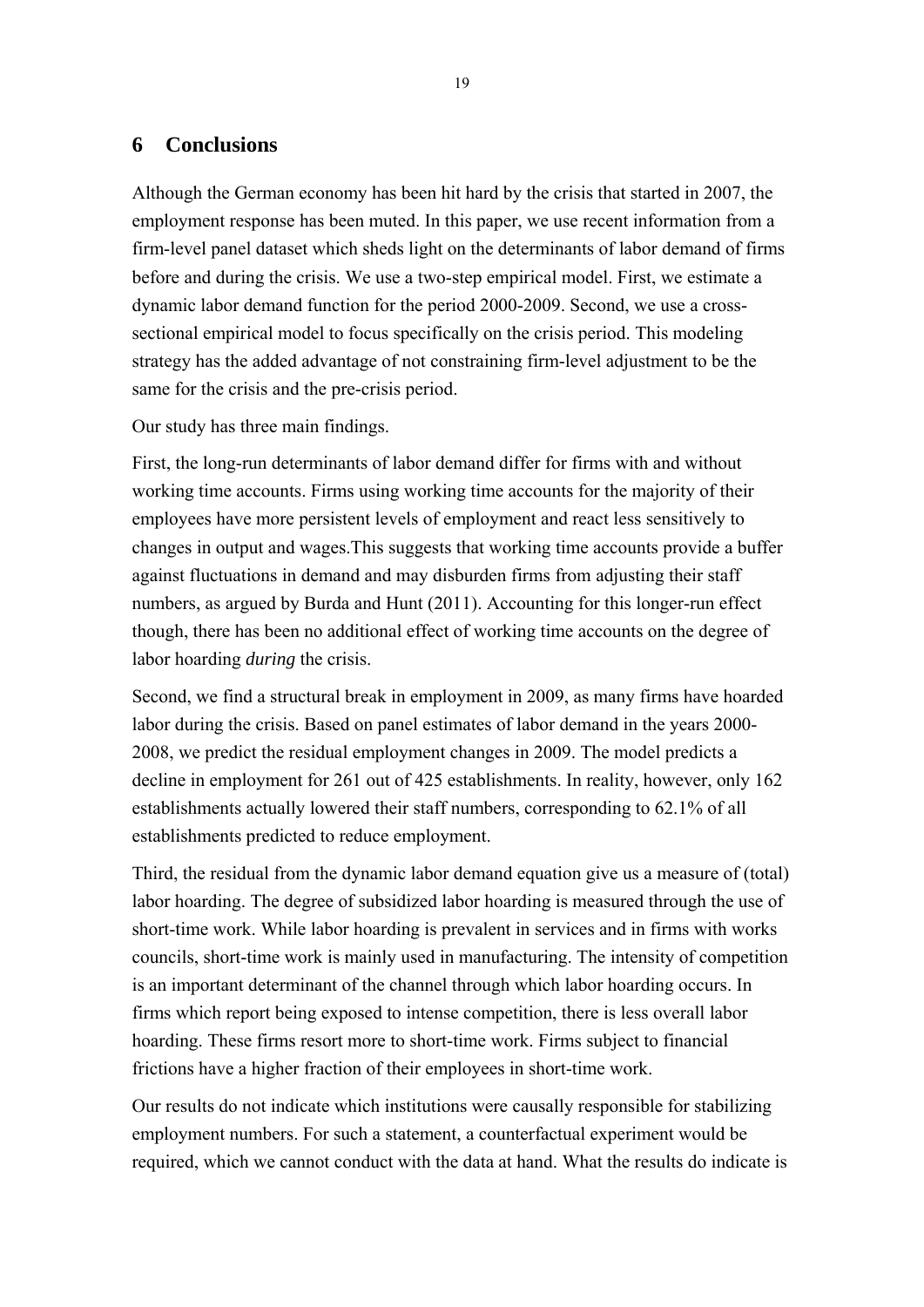that there is not one universal explanation for the German "job miracle". Instead, firms have used multiple channels of adjustment to fluctuations in demand, and the labor market reforms of the early 2000s have provided them with additional channels of adjustment. Hence, policy should aim at providing firms with a flexible tool-box that contains instruments which do not subsidize specific forms of adjustment.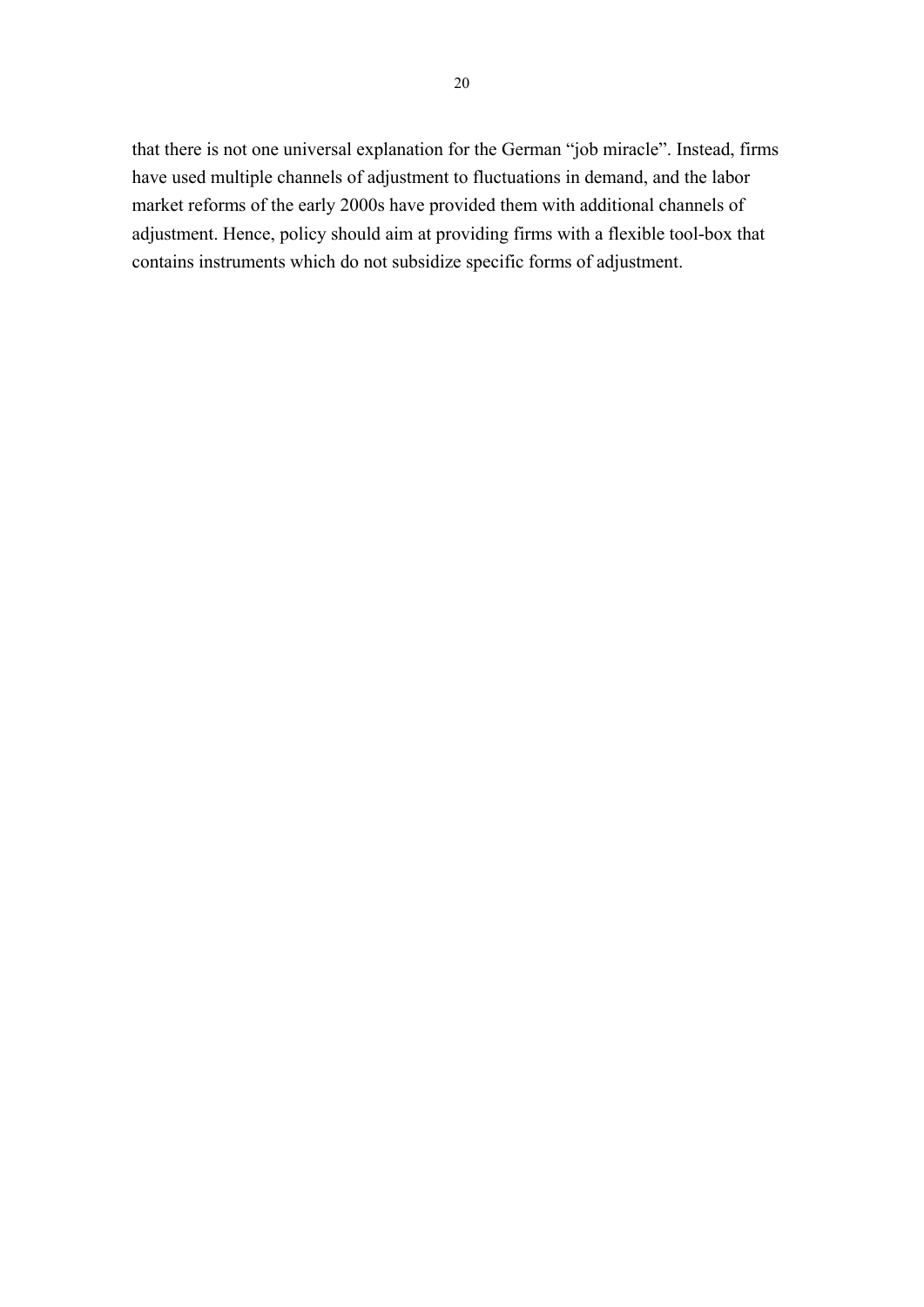#### **References**

- Arellano, M., and S. Bond (1991). Some Tests of Specification for Panel Data: Monte Carlo Evidence and an Application to Employment Equations. *Review of Economic Studies* 58(2): 277-297.
- Bach, H.-U., and E. Spitznagel (2009). Betriebe zahlen mit und haben was davon. IAB Kurzbericht 17/2009. Nürnberg: Institute for Employment Research.
- Barba Navaretti, G., D. Checci, A. Turrini (2003). Adjusting Labour Demand: Multinational vs. National Firms. A Cross-European Analysis. *Journal of the European Economic Association* 1: 708-719
- Baum, C.F., M.E. Schaffer, S. Stillman (2003). Instrumental Variables and GMM: Estimation and Testing. *The Stata Journal* 3(1): 1-31
- Becker, S. O., K. Ekholm, R. Jäckle, M.-A. Muendler (2005). Location Choice and Employment Decisions: A Comparison of German and Swedish Multinationals. *Review of World Economics* 141 (4): 693-731
- Becker, S. O., M.-A. Muendler (2006). The Effect of FDI on Job Separation. CESifo Working Paper WP 1864. Munich.
- Behringer, J., O. Bohachova, B. Boockmann, A. Gerster (2010). Kurzarbeit in Baden-Württemberg. Eine empirische Analyse auf der Basis des IAB-Betriebspanels. IAW-Kurzbericht, XX. Tübingen: Institute for Applied Economic Research.
- Blanchard, O., and J. Wolfers. (2000). The Role of Shocks and Institutions in the Rise of European Unemployment: The Aggregate Evidence. *Economic Journal*, 110(462): C1-C33.
- Blundell, R., and S. Bond (1998). Initial Conditions and Moment Restrictions in Dynamic Panel Data Models. *Journal of Econometrics* 87: 115-143.
- Boeri, T. a,d H. Bruecker (2011). Short-Time Work Benefits Revisited: Some Lessons from the Great Recession. Institute for the Study of Labor. IZA Working Paper 5635. Bonn.
- Boockmann, B., and S. Steffes (2010). Workers, Firms or Institutions: What Determines Job Duration for Male Workers in Germany? *Industrial and Labor Relations Review* 64(1): 853-871.
- Buch, C.M., and A. Lipponer (2010). Volatile Multinationals? Evidence from the Labor Demand of German Firms. *Labour Economics* 17(2): 345-353.
- Burda, M.C., and J. Hunt (2011). What explains the German labor market miracle in the Great Recession? National Bureau of Economic Research. NBER Working Paper 17187. Cambridge MA.
- Calavrezo, O., R. Duhautois, and E. Walkowiak (2010). Short-Time Compensation and Establishment Exit: An Empirical Analysis with French Data. IZA Discussion Paper No. 4989. Bonn.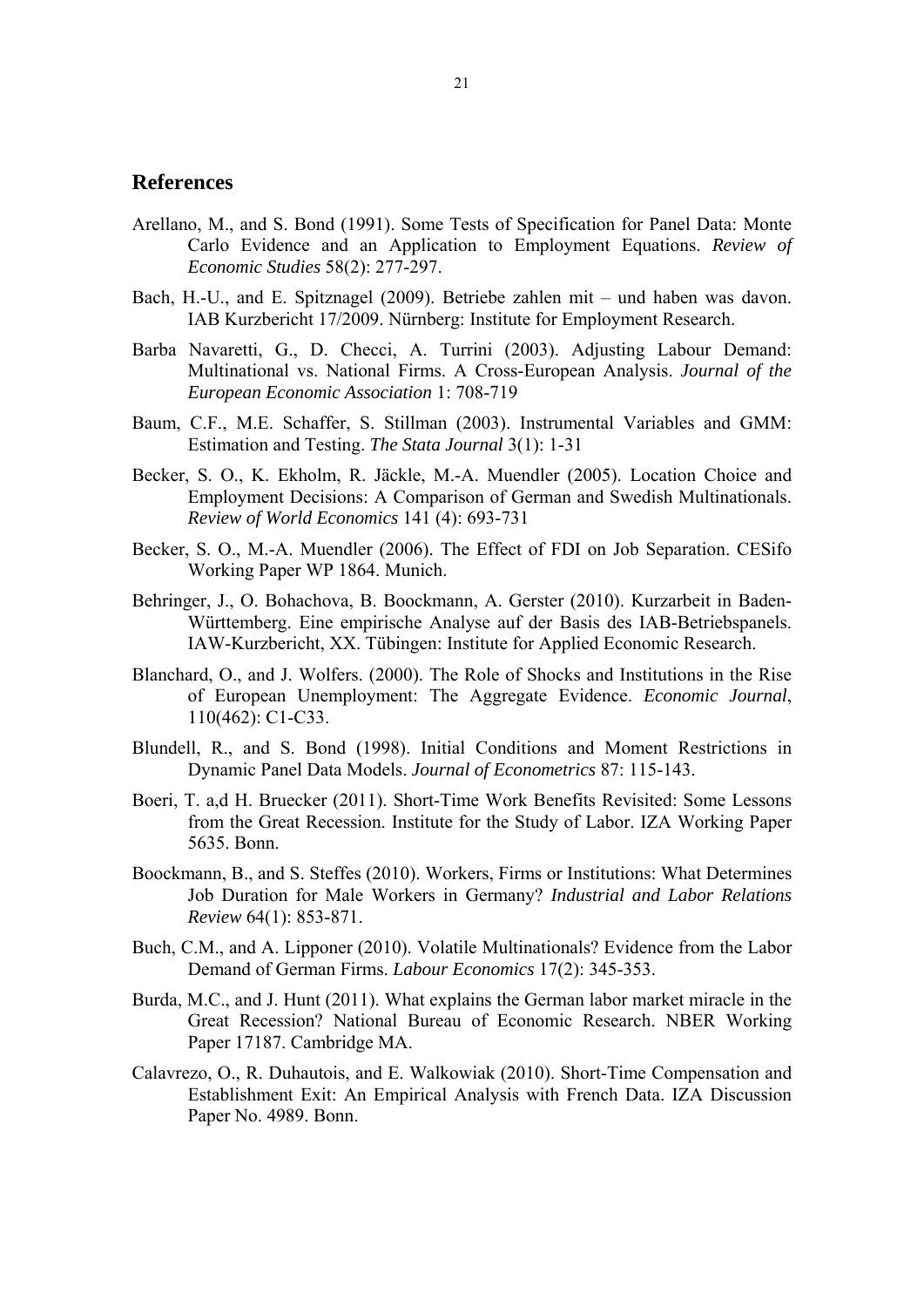- Calavrezo, O., R. Duhautois, and E. Walkowiak (2010). The Short-Time Compensation Program in France: an Efficient Measure against Redundancies? Document de travail du CEE, n°114. Paris.
- Calmfors, L., and J. Driffill (1988). Bargaining Structure, Corporatism and Macroeconomic Performance. *Economic Policy* 6: 14-61.
- Dietz, M., M. Stops, U. Walwei (2010). Securing Jobs Through Labour Hoarding in Germany. *Applied Economics Quarterly*, Supplement, forthcoming.
- European Commission (2010). Short-time Working Arrangements as Response to Cyclical Fluctuation. Occasional Papers, 64. Brussels: European Commission.
- Fischer, G., F. Janik, D. Müller, A. Schmucker (2008). The IAB Establishment Panel, From Sample to Survey to Projection. IAB (Institute for Employment Research), FDZ Methodenreport No. 01/2008.
- Funke, M., W. Maurer and H. Strulik (1999). Capital Structure and Labour Demand: Investigations Using German Micro Data. *Oxford Bulletin of Economics & Statistics* 61: 199-215.
- Groß, H. (2010). Vergleichende Analyse der Arbeits- und Betriebszeitentwicklung im Zeitraum von 1987 bis 2007. Dortmund University. Mimeo.
- Hardarson, O. (2007). The flexibility of working time arrangements for women and men. *Statistics in Focus* 96/2007: Eurostat.
- Hamermesh, D.S. (1993). *Labour Demand*. Princeton: Princeton University Press.
- Heinbach, W.D. (2007). Wages in Wage-Setting Regimes with Opening Clauses. *AStA Wirtschafts- und Sozialstatistisches Archiv* 1(3): 233-245.
- Heinbach, W.D., and S. Schröpfer (2007). Typisierung der Tarifvertragslandschaft. Eine Clusteranalyse der tarifvertraglichen Öffnungsklauseln. *Jahrbücher für Nationalökonomie und Statistik* 227(3): 219-235.
- International Monetary Fund (IMF) (2010). World Economic Outlook. Rebalancing Growth. Washington: International Monetary Fund.
- Lileeva, A., and D. Trefler (2010). Improved Access to Foreign Markets Raises Plant-Level Productivity … for Some Plants. *Quarterly Journal of Economics* CXXV (forthcoming).
- Möller, J. (2010). The German labor market response in the world recession demystifying a miracle. *Zeitschrift für Arbeitsmarktfoschung* 42(1): 325–336.
- Papke, L.E., and J.M. Wooldridge (1996). Econometric Methods for Fractional Response Variables with an Application to 401(k) Plan Participation Rates. *Journal of Applied Econometrics* 11: 619-632.
- Roodman, D. (2008). A Note on the Theme of Too Many Instruments. Center for Global Development. Working Paper 125. Washington DC.
- Roodman, D. (2009). How to do xtabond2: An introduction to difference and system GMM in Stata. *The Stata Journal* 9 (1): 86-136
- Rottmann, H., and T. Wollmershäuser (2010). A Micro Data Approach to the Identification of Credit Crunches. CESifo Working Paper No. 3159. Munich.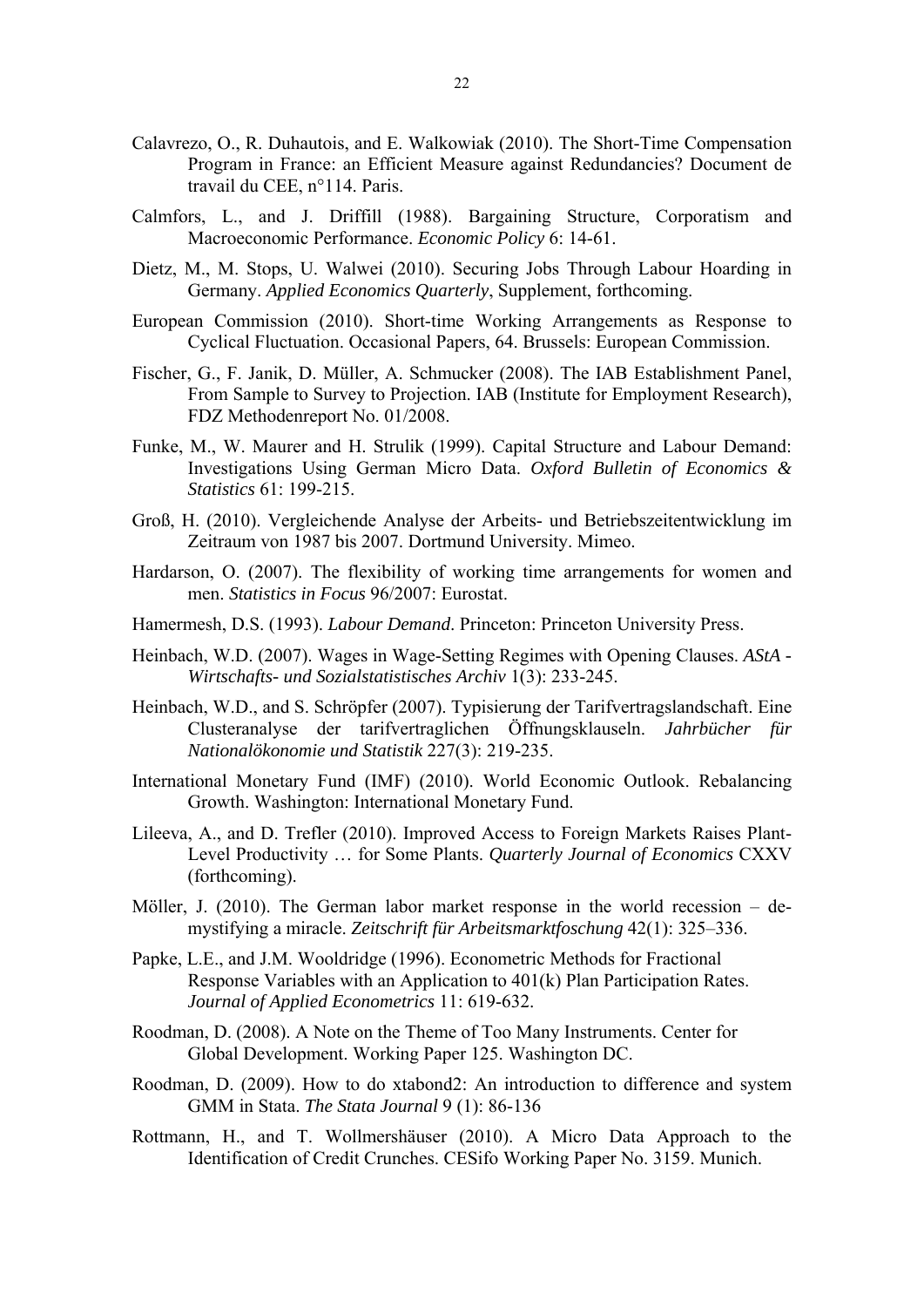- Schneider, S. and B. Graef (2010). Germany's jobs miracle: Short-time work, flexible labour contracts and healthy companies. Deutsche Bank Research Briefing, 27 (April). Frankfurt a.M.
- Sinn, H.W. (2009). *Kasinokapitalismus*. Econ-Verlag.
- von Kalckreuth, U. (2008). Financing Constraints, Firm Level Adjustment of Capital and Aggregate Implications. Deutsche Bundesbank Research Centre Discussion Paper Series 1, No. 2008-11.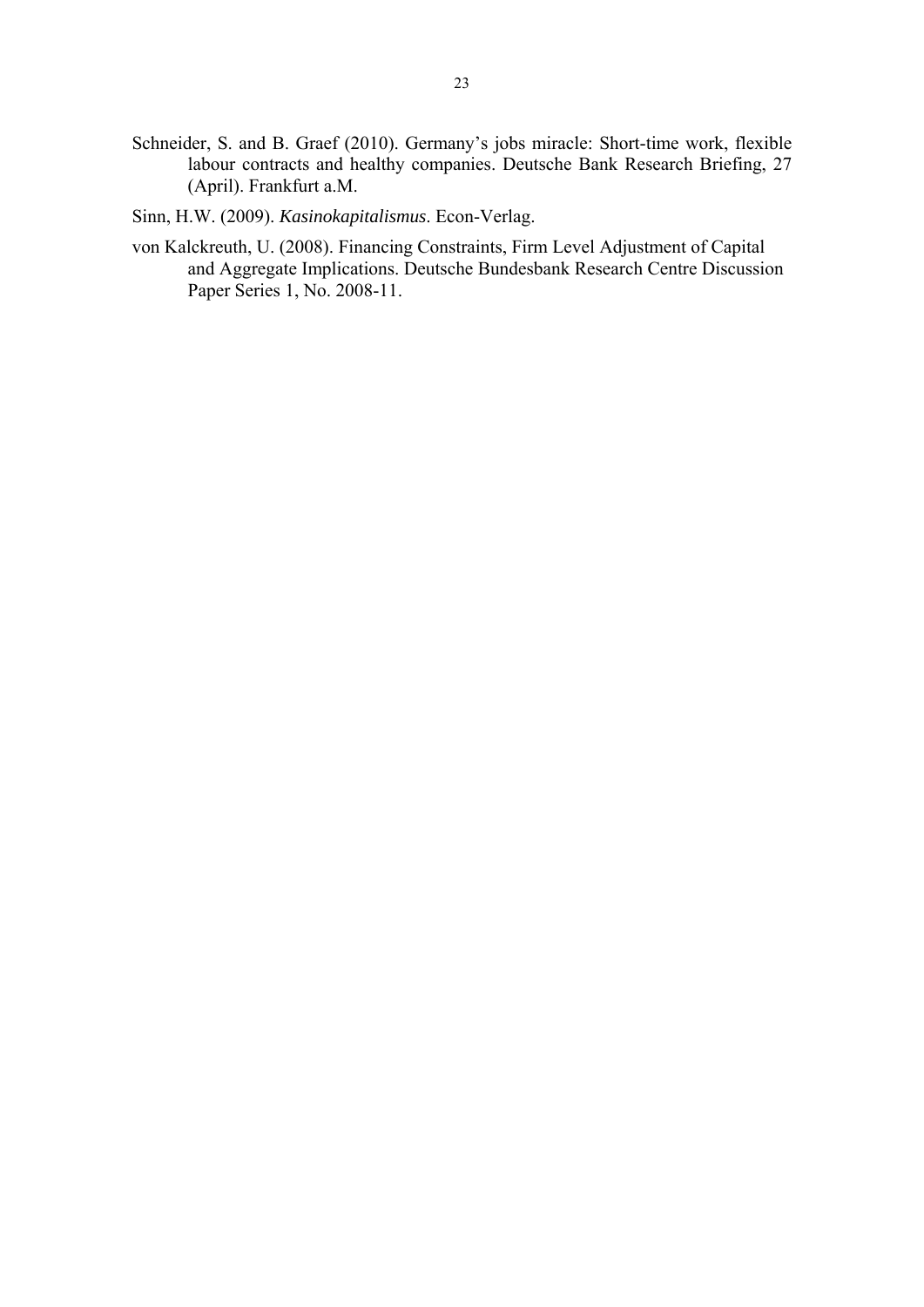#### **Data Appendix**

The empirical analysis in this paper is based on data taken from the *IAB Establishment-Level Panel* (*IAB Betriebspanel*). (See http://betriebspanel.iab.de/infos.htm for details.) The following Table gives a summary of data available from the *IAB Establishment-Level Panel*, which are used for this project. The *IAB Establishment-Level Panel* is a large panel dataset, which is representative for German firms. The panel is a survey of German firms with a special focus on employment conditions. The survey has been conducted annually since 1993, and panel data are available for about 16,000 plants representative of all sectors and size classes.

|                                                                                             |                                                                                                                                | Before<br>2004 | 2004                  | 2005                  | 2006        | 2007                  | 2008                  | 2009                  |
|---------------------------------------------------------------------------------------------|--------------------------------------------------------------------------------------------------------------------------------|----------------|-----------------------|-----------------------|-------------|-----------------------|-----------------------|-----------------------|
| Financial<br>frictions                                                                      | Dummy variable reporting<br>problems to raise external<br>capital for investments<br>$(2004, 2007, 2009: \dots$ for<br>R&D)    | X<br>(2001)    |                       | X<br>(2004)           |             |                       | X<br>(2007)           |                       |
|                                                                                             | Difficulties with obtaining<br>credit finance? 5 possible<br>answers                                                           |                |                       |                       |             |                       |                       | X<br>(2009)           |
|                                                                                             | Share of cash flow in<br>investments                                                                                           |                |                       | $\mathbf X$<br>(2004) |             |                       | X<br>(2007)           |                       |
|                                                                                             | Share of subsidies in                                                                                                          |                | $\mathbf x$           | $\mathbf x$           |             |                       | $\mathbf x$           |                       |
|                                                                                             | financing investments                                                                                                          |                | (2003)                | (2004)                |             |                       | (2007)                |                       |
| Share of foreign sales in<br><b>Export share</b><br>total sales (previous<br>business year) | X                                                                                                                              | X<br>(2003)    | X<br>(2004)           | X<br>(2005)           | X<br>(2006) | X<br>(2007)           | X<br>(2008)           |                       |
| Productivity                                                                                | Labor productivity (value<br>added / employment),<br>Value added $=$ sales less<br>intermediate inputs<br>Business conditions, | X              | $\mathbf X$<br>(2003) | $\mathbf X$<br>(2004) | X<br>(2005) | $\mathbf X$<br>(2006) | X<br>(2007)           | $\mathbf X$<br>(2008) |
| previous year, (ii)<br>business year                                                        | indicator variable $(1-5)$ , $(i)$<br>expectations for current                                                                 | X              | X                     | X                     | X           | X                     | X                     | X<br>(2009)           |
|                                                                                             | $R&D$ activity $(0/1)$                                                                                                         | X<br>(2001)    | X                     |                       |             | X                     |                       | X                     |
| Implementation of<br>innovations $(0/1)$ (in the<br>past two years)                         | X<br>(2001)                                                                                                                    | X              |                       |                       | X           | X                     | $\mathbf X$<br>(2008) |                       |
|                                                                                             | Innovation problems (=<br>innovations which could<br>not be implemented $(0/1)$<br>(in the past 2 years)                       | X<br>(2001)    | X                     |                       |             | X                     |                       | X<br>(2008)           |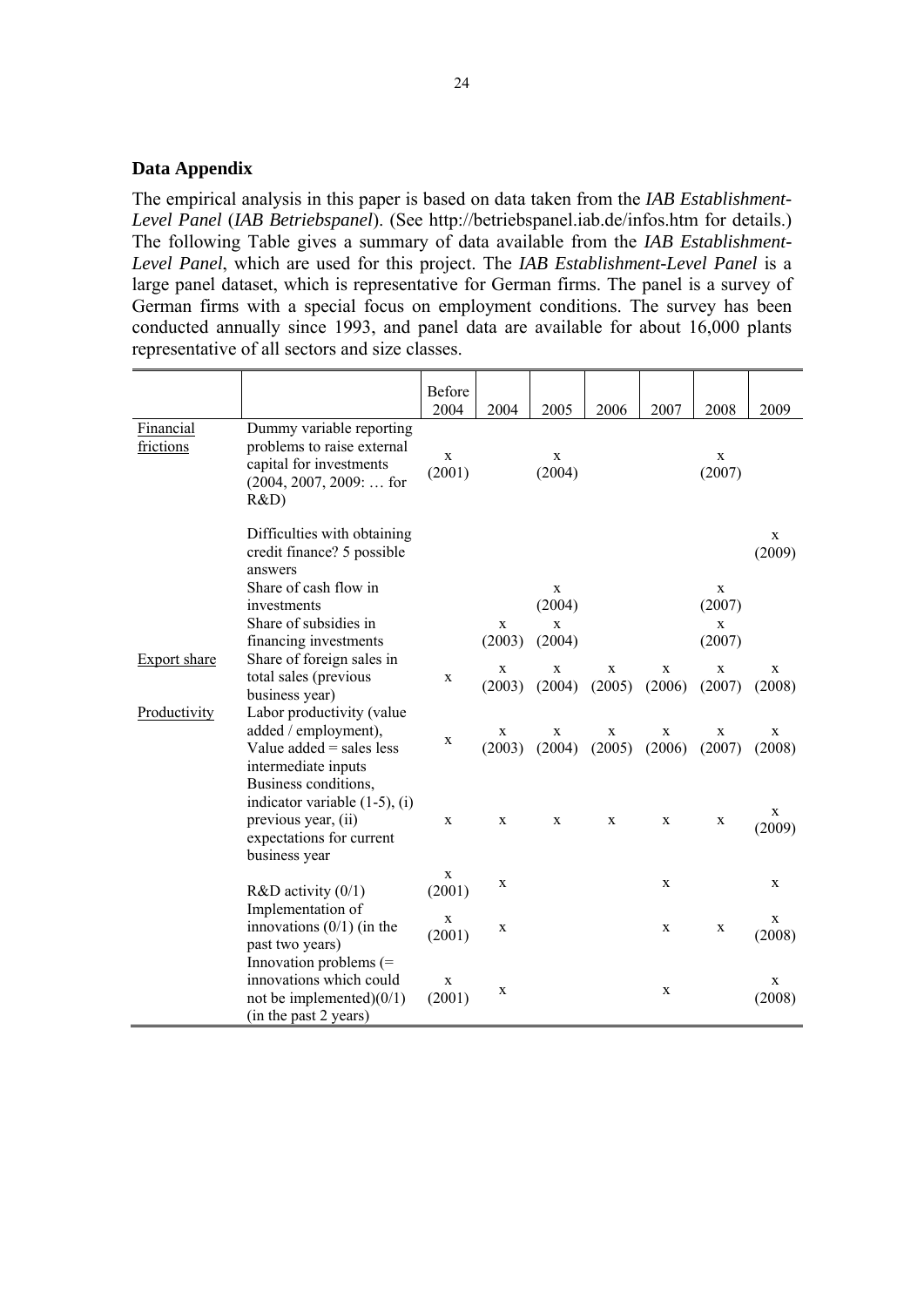|                          |                                                                                                                                                          | Before<br>2004        | 2004         | 2005         | 2006         | 2007        | 2008        | 2009                       |
|--------------------------|----------------------------------------------------------------------------------------------------------------------------------------------------------|-----------------------|--------------|--------------|--------------|-------------|-------------|----------------------------|
| Employment<br>conditions | Personnel shortage $(0/1)$<br>(expected in the coming 2)<br>years),                                                                                      | $\mathbf X$<br>(2000) | $\mathbf X$  |              | $\mathbf X$  |             | $\mathbf X$ |                            |
|                          | Wage cost problems $(0/1)$<br>(expected in the coming<br>two years),                                                                                     | $\mathbf X$<br>(2000) | $\mathbf X$  |              | $\mathbf X$  |             | $\mathbf X$ |                            |
|                          | Works council $(0/1)$                                                                                                                                    | X                     | $\mathbf X$  | X            | $\mathbf x$  | $\mathbf X$ | $\mathbf X$ | $\mathbf X$                |
|                          | Collective bargaining $(0/1)$                                                                                                                            | X                     | $\mathbf x$  | $\mathbf{X}$ | $\mathbf x$  | $\mathbf X$ | $\mathbf X$ | $\mathbf X$                |
|                          |                                                                                                                                                          | $\mathbf x$           | $\mathbf{X}$ | X            | $\mathbf{X}$ | X           | X           | $\mathbf{X}$               |
| Employment<br>subsidies  | Share of unskilled workers<br>Arbeitszeitkonten (yes/no,<br>share of employment)                                                                         | $\mathbf X$<br>(2002) | $\mathbf X$  |              | $\mathbf x$  |             | $\mathbf X$ | $\mathbf X$                |
|                          | Kurzarbeit<br>Employee ownership /<br>profit sharing agreements<br>(yes $/$ no, share of<br>employees covered) (as of<br>time of survey, i.e.<br>summer) | $\mathbf X$<br>(2000) |              | X            |              | $\mathbf X$ | $\mathbf X$ | $\mathbf X$<br>$\mathbf x$ |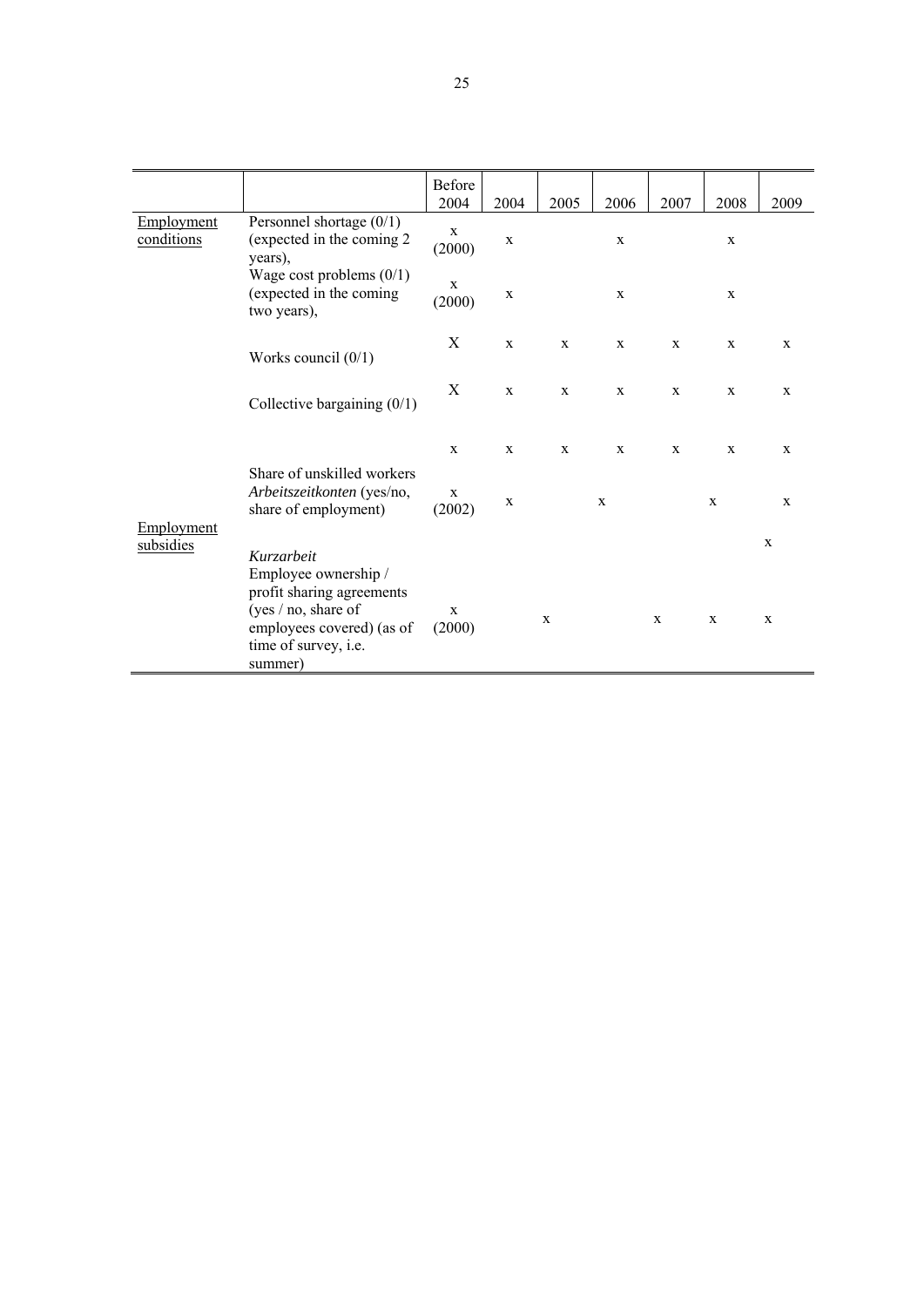

**Figure 1: Short-Time Work in Germany (2000-2010)** 

Source: Federal Employment Agency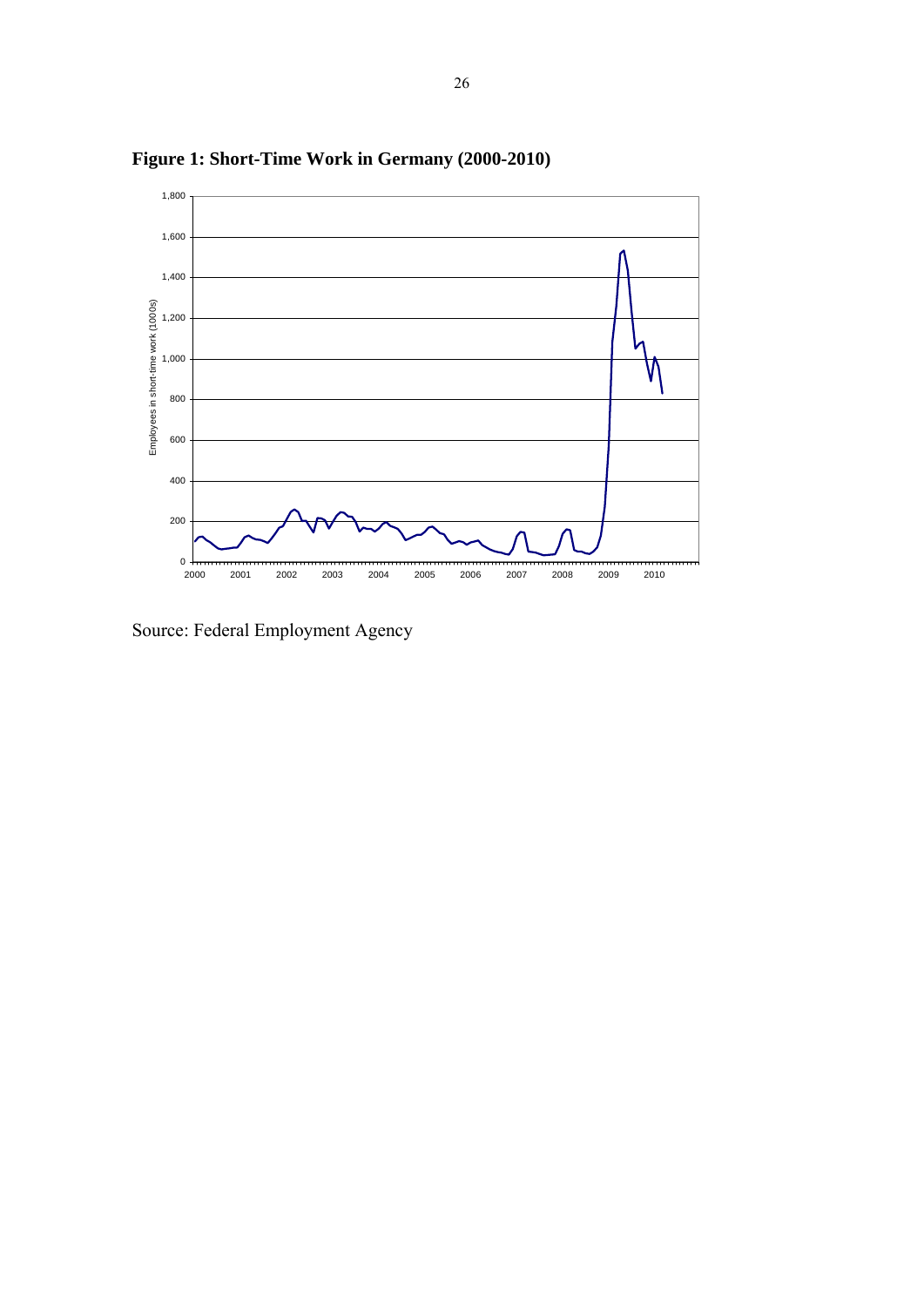### **Figure 2: Labor Market Institutions and Financial Frictions by Firm Size (2009)**

For the year 2004, the question on financial frictions refers to financing R&D; for the remaining years, it refers to the financing of investment.



Source: IAB Establishment Panel for Baden-Württemberg, 2009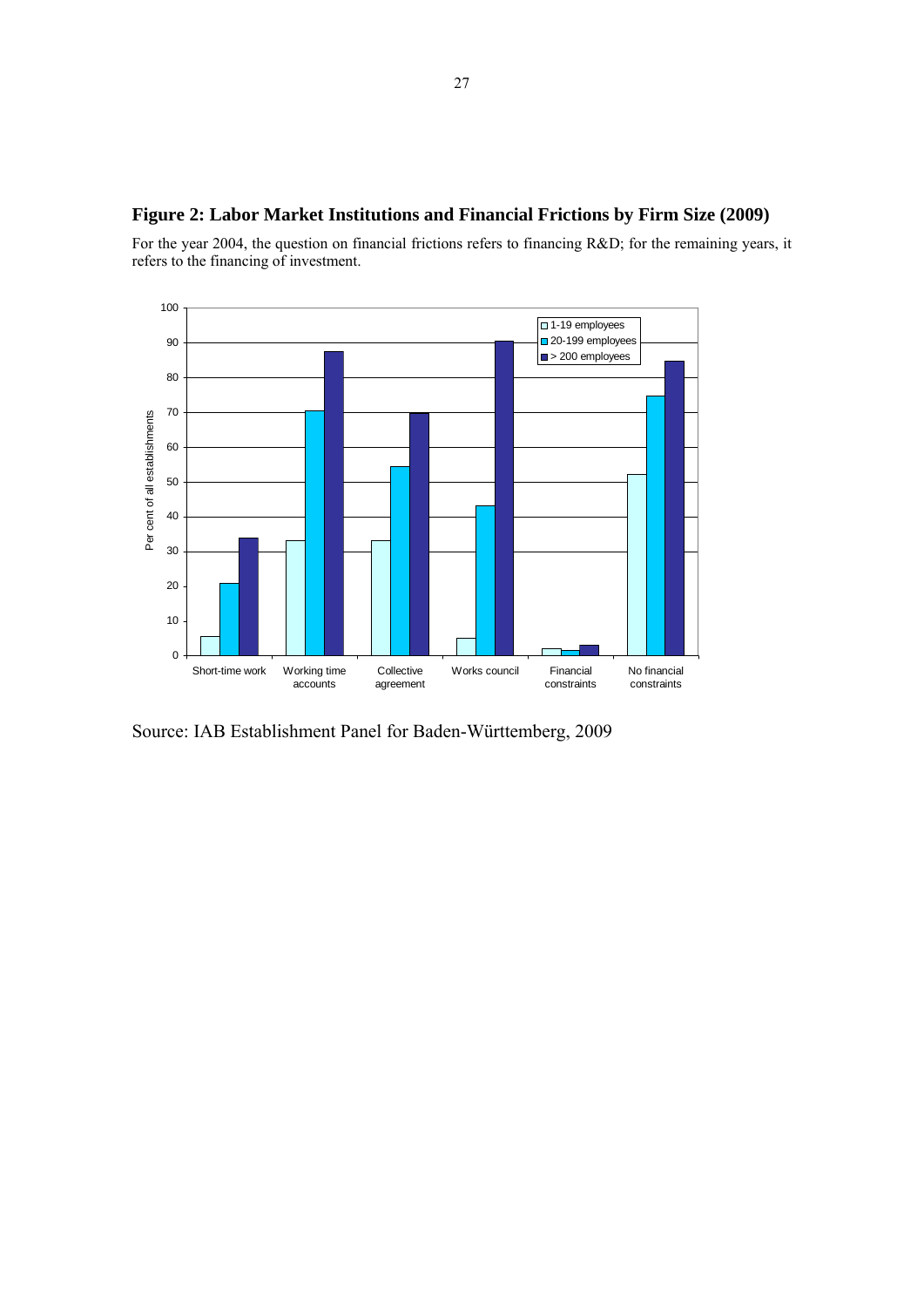

**Figure 3: Financial Frictions Over Time (2004-2009)** 

Source: IAB Establishment Panel for Baden-Württemberg, 2009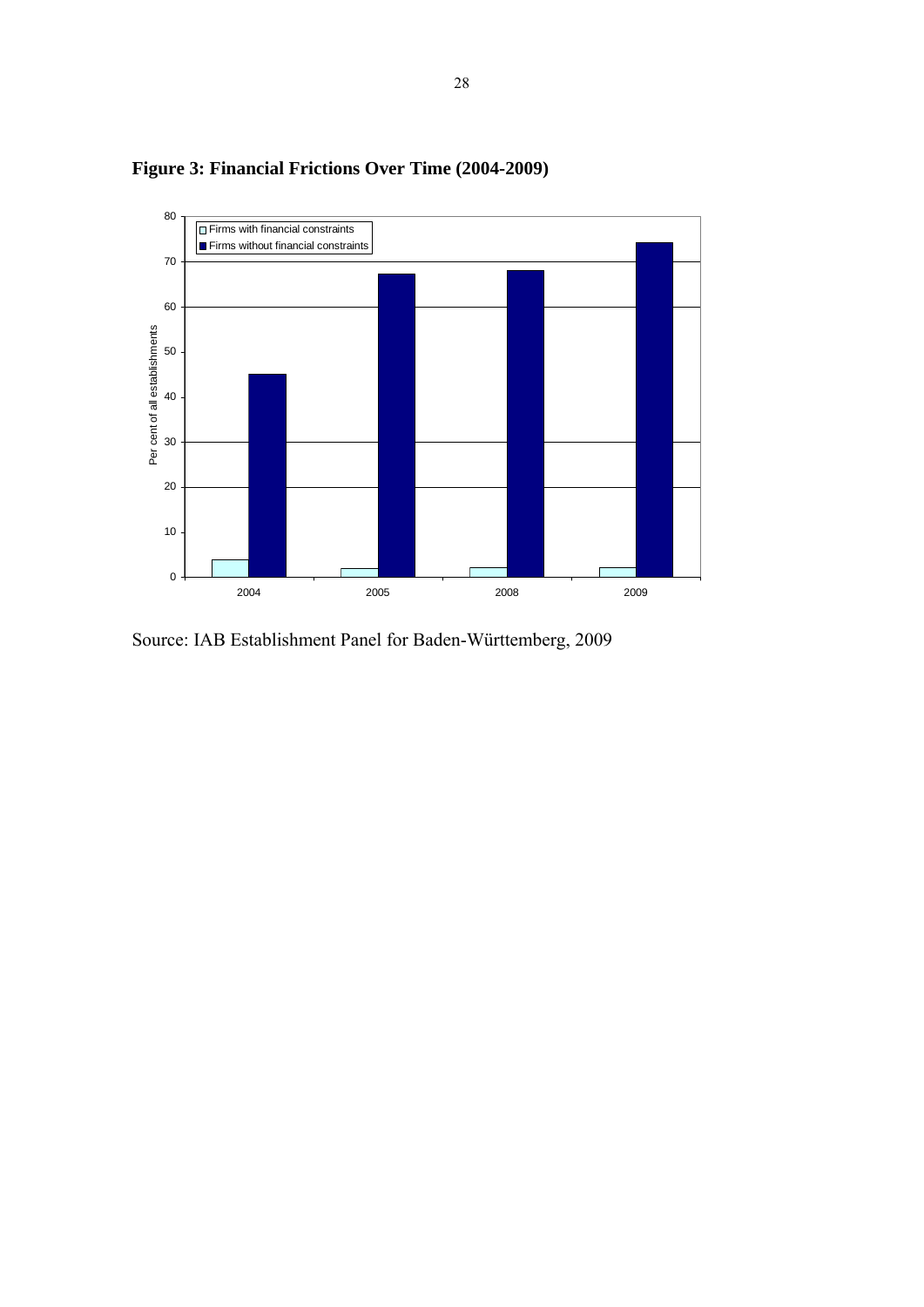### **Table 1: Correlations Between Log Employment Changes and Institutional Variables (2009)**

\*, \*\*, \*\*\*: significant at the 10%, 5% and 1% level.

| Share of employees in short-time work | $-0.096***$ |
|---------------------------------------|-------------|
| Working time accounts                 | $-0.095***$ |
| Works council                         | 0.007       |
| Collective agreement                  | $-0.060*$   |
| <b>Financial frictions</b>            | $-0.048$    |
| No financial frictions                | 0.046       |

Source: IAB Establishment Panel for Baden-Württemberg, 2009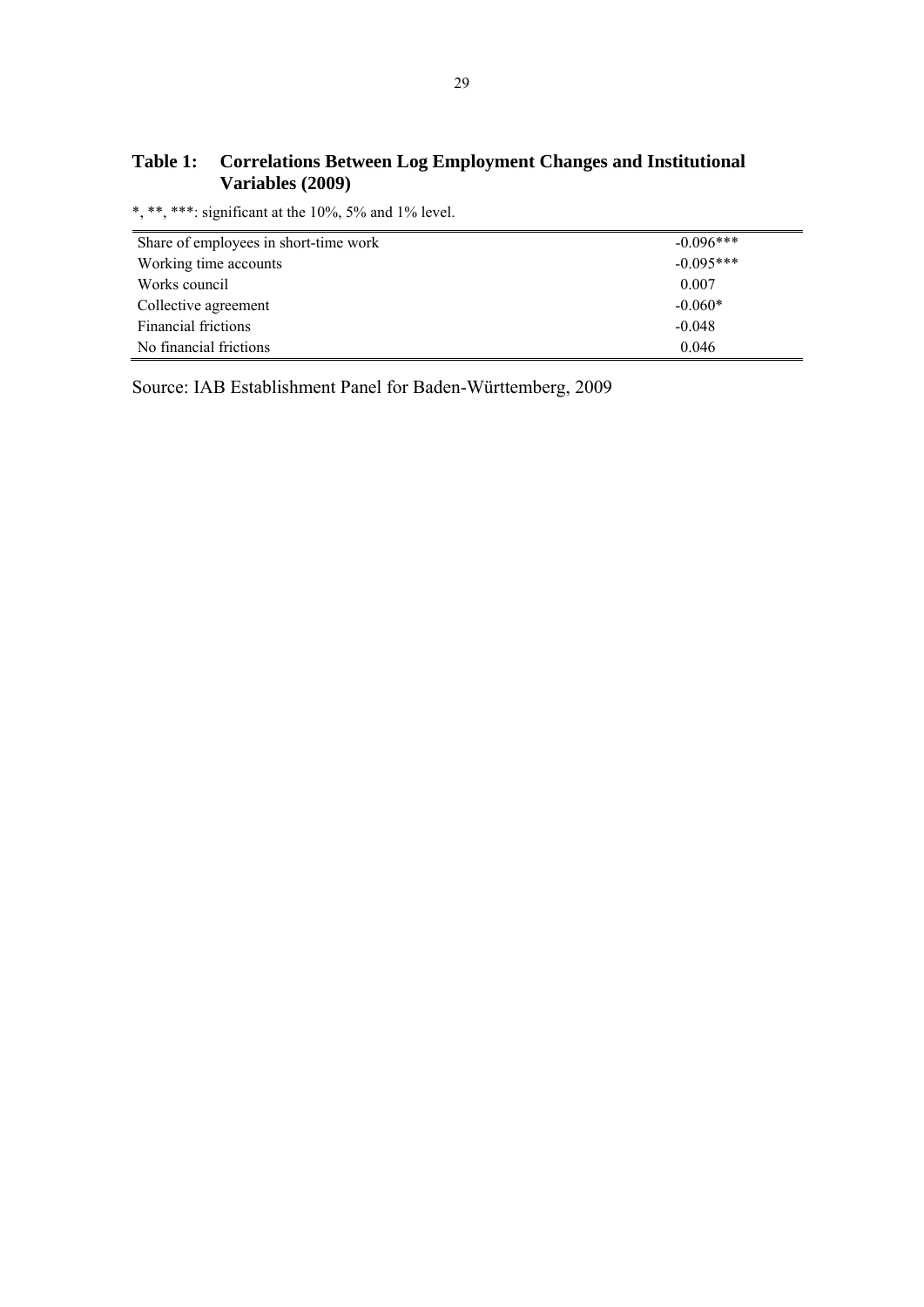#### **Table 2: Labor Demand Baseline Regression Results**

This Table reports the results of the first-state regressions described in Section 4.1. The dependent variable is the log of the number of employees as of 2000 to 2009 (mid-year). Results are robust, one-step system GMM estimates. The baseline specification is in columns headed (1). Column (2) contains results from a specification with industry and works council dummies. Column (3) has results for firms having working time accounts for more than 50% of their employees, column (4) for firms having working time accounts for less than 50% of their employees or less (including those who do not use working time accounts at all). Standard errors are included in parentheses. \*, \*\*, \*\*\*: significant at the 10%, 5% and 1% level, respectively.

|                                  |            | (1)        |                      | (2)        | (3)                              | (4)                              |  |
|----------------------------------|------------|------------|----------------------|------------|----------------------------------|----------------------------------|--|
|                                  |            |            | Baseline             |            | Working time<br>$account > 50\%$ | Working time<br>$account < 50\%$ |  |
|                                  | <b>GMM</b> | <b>OLS</b> | <b>Fixed Effects</b> | <b>GMM</b> | <b>GMM</b>                       | <b>GMM</b>                       |  |
| $log$ employment <sub>t-1</sub>  | $0.81***$  | $0.96***$  | $0.51***$            | $0.79***$  | $0.87***$                        | $0.73***$                        |  |
|                                  | (0.040)    | (0.006)    | (0.012)              | (0.039)    | (0.040)                          | (0.055)                          |  |
| log sales                        | $0.16***$  | $0.04***$  | $0.14***$            | $0.15***$  | $0.08***$                        | $0.23***$                        |  |
|                                  | (0.033)    | (0.005)    | (0.008)              | (0.031)    | (0.031)                          | (0.048)                          |  |
| log wages                        | $-0.06$    | $-0.04***$ | $-0.08***$           | $-0.08$    | $-0.07$                          | $-0.13$                          |  |
|                                  | (0.063)    | (0.008)    | (0.009)              | (0.058)    | (0.042)                          | (0.083)                          |  |
| Works council $(0/1)$            |            |            |                      | $0.04***$  | 0.02                             | $0.05**$                         |  |
|                                  |            |            |                      | (0.017)    | (0.023)                          | (0.023)                          |  |
| Constant                         | $-1.28***$ | $-0.11*$   | 0.20                 | $-0.91**$  | $-0.29$                          | $-1.49***$                       |  |
|                                  | (0.427)    | (0.058)    | (0.134)              | (0.370)    | (0.312)                          | (0.488)                          |  |
| Time dummies                     | yes        | yes        | yes                  | yes        | yes                              | yes                              |  |
| Industry dummies                 | no         | No         | no                   | yes        | yes                              | yes                              |  |
| Observations                     | 5,265      | 5,265      | 5,265                | 5,207      | 2,405                            | 2,794                            |  |
| Number of firms                  | 1,325      |            | 1,325                | 1,324      | 582                              | 736                              |  |
| Number of instruments            | 141        |            |                      | 197        | 197                              | 197                              |  |
| Hansen statistic                 | 141.6      |            |                      | 187.7      | 202.9                            | 195.4                            |  |
| Hansen test (p-value)            | 0.211      |            |                      | 0.314      | 0.107                            | 0.191                            |  |
| Hansen test (degrees of freedom) | 129        |            |                      | 179        | 179                              | 179                              |  |
| AR test $(1)$ (p-value)          | 0.000      |            |                      | 0.000      | 0.000                            | 0.001                            |  |
| AR test $(2)$ (p-value)          | 0.483      |            |                      | 0.504      | 0.208                            | 0.236                            |  |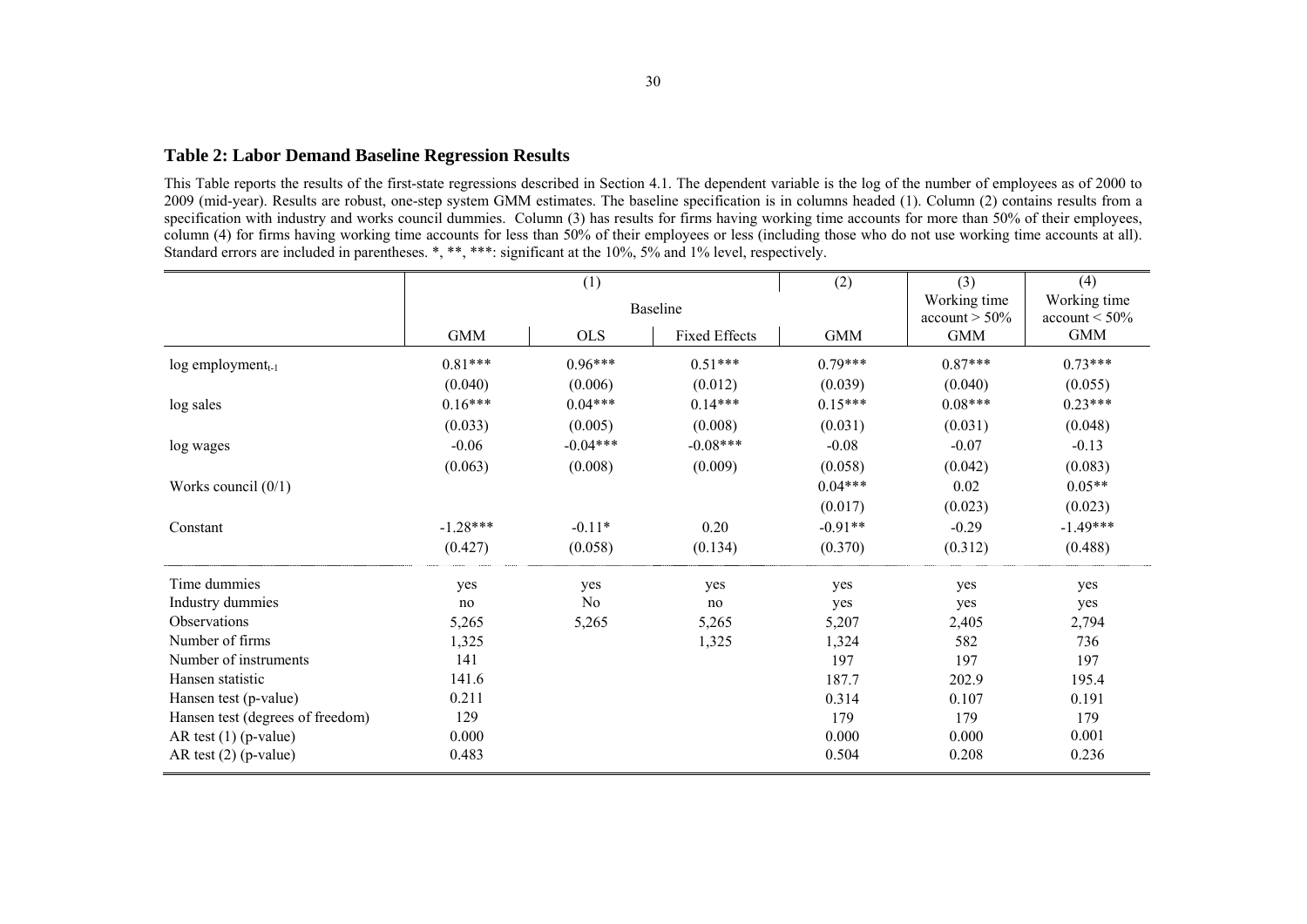#### **Table 3: Regression of Residual Employment Changes, Short-time Work, and Working Time Accounts**

This Table presents the results of the regressions described in Section 5. The dependent variable in the first four columns is the prediction of the change in log employment from 2008 to 2009, using the model estimated in equation (2). The dependent variables in the fifth, sixth and seventh column are the proportion of workers in short-time work. These three columns contain numerically estimated marginal effects calculated at the mean of the variables on the share of short time workers (in percent). Standard errors are estimated robustly and included in parentheses. The number of observations is smaller in the regressions using log employment change as the dependent variable because this variable is generated from a panel regression using data for firms with at least four years of data. The short-time work ratio is available for a larger cross-section of firms. The baseline category for the industry dummies is commerce. \*, \*\*, \*\*\*: significant at the 10%, 5% and 1% level, respectively.

|                          |          |                                                    | Residual Log Employment Change                       | Short-Time Work Ratio |           |           |            |
|--------------------------|----------|----------------------------------------------------|------------------------------------------------------|-----------------------|-----------|-----------|------------|
|                          |          | First-stage model without<br>working time accounts | First-stage model including<br>working time accounts |                       |           |           |            |
| Works council            | $0.06**$ | 0.04                                               | $0.05**$                                             | 0.04                  | $1.16***$ | 0.14      | 0.74       |
|                          | (0.026)  | (0.036)                                            | (0.026)                                              | (0.035)               | (0.394)   | (0.342)   | (0.802)    |
| Collective agreement     | $-0.05*$ | $-0.06**$                                          | $-0.05*$                                             | $-0.05*$              | $-0.47$   | $-0.47$   | $-0.85$    |
|                          | (0.027)  | (0.027)                                            | (0.026)                                              | (0.026)               | (0.314)   | (0.307)   | (0.616)    |
| Financial frictions      | 0.02     | 0.01                                               | 0.04                                                 | 0.04                  | 0.89      | 1.00      | 0.66       |
|                          | (0.088)  | (0.089)                                            | (0.087)                                              | (0.087)               | (0.907)   | (1.035)   | (1.952)    |
| No financial frictions   | 0.03     | 0.02                                               | 0.04                                                 | 0.04                  | $-0.72*$  | $-0.90**$ | $-0.63$    |
|                          | (0.042)  | (0.042)                                            | (0.042)                                              | (0.042)               | (0.418)   | (0.437)   | (1.024)    |
| Competition intensity    | $-0.04*$ | $-0.05*$                                           | $-0.04*$                                             | $-0.04*$              | $0.96***$ | $0.86***$ | 1.10       |
|                          | (0.024)  | (0.025)                                            | (0.024)                                              | (0.024)               | (0.318)   | (0.292)   | (0.690)    |
| Working time accounts    | $-0.03$  | $-0.04$                                            | $-0.04$                                              | $-0.04$               | 0.53      | 0.15      | 0.60       |
|                          | (0.029)  | (0.028)                                            | (0.028)                                              | (0.027)               | (0.326)   | (0.308)   | (0.670)    |
| Employees: 20-99         |          | 0.01                                               |                                                      | 0.02                  |           | $2.54***$ | 4.86**     |
|                          |          | (0.029)                                            |                                                      | (0.030)               |           | (0.829)   | (2.128)    |
| Employees: 100+          |          | 0.04                                               |                                                      | 0.03                  |           | $3.34***$ | $3.35*$    |
|                          |          | (0.045)                                            |                                                      | (0.042)               |           | (1.150)   | (1.933)    |
| $\Delta$ Sales 2008-2009 |          |                                                    |                                                      |                       |           |           | $-1.55***$ |
|                          |          |                                                    |                                                      |                       |           |           | (0.485)    |
| Δ Wages 2008-2009        |          |                                                    |                                                      |                       |           |           | $-2.48***$ |
|                          |          |                                                    |                                                      |                       |           |           | (0.730)    |